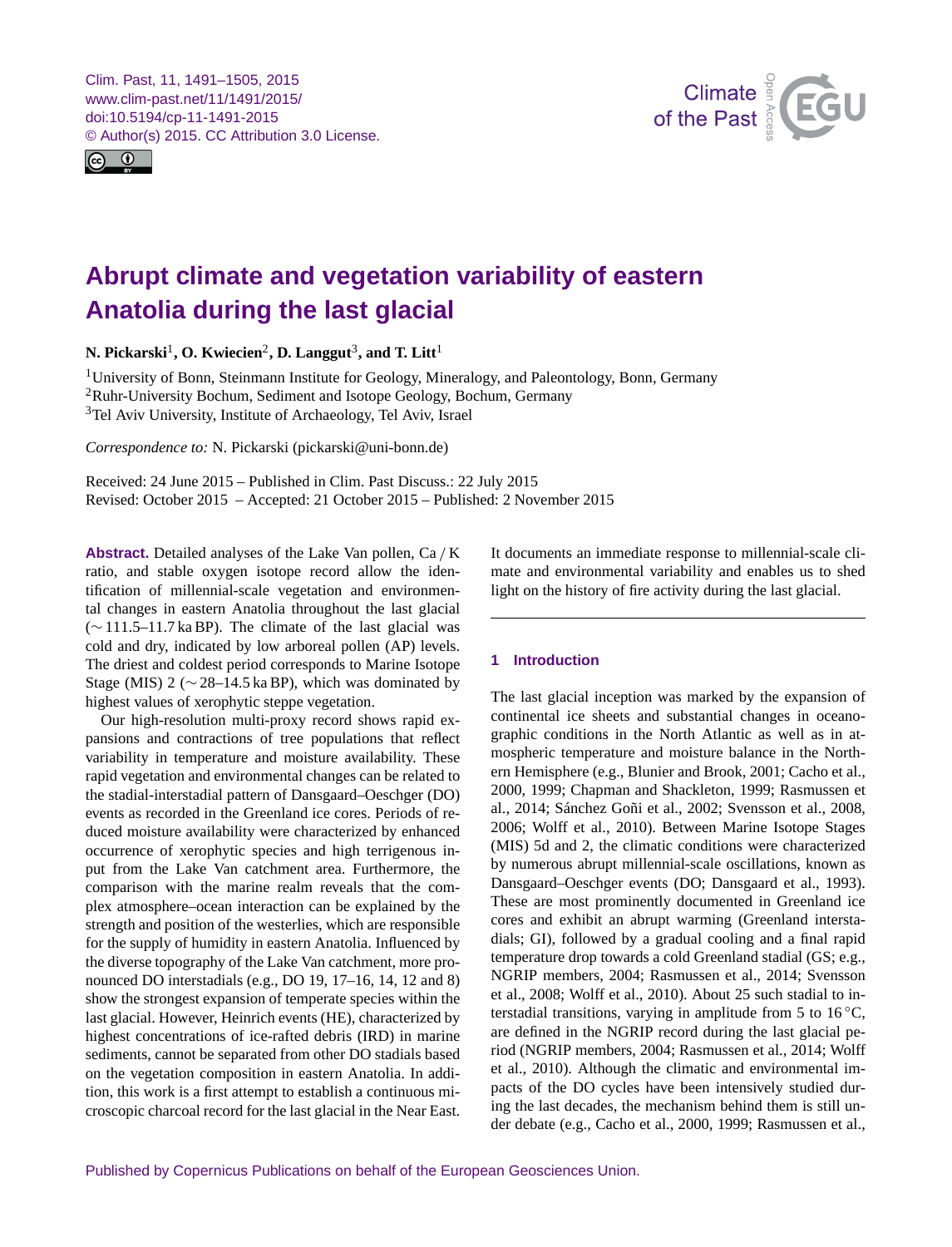2014; Wolff et al., 2010). The main process proposed as a cause for the recurring pattern is freshwater being forced from ice-sheets that affected the extent of the sea ice, ocean heat transport, and Atlantic Meridional Overturning Circulation (AMOC; Bond and Lotti, 1995; Cacho et al., 2000, 1999; Chapman and Shackleton, 1999; Hemming, 2004; Hodell et al., 2008; McManus et al., 1999; Rasmussen et al., 2014; Wolff et al., 2010). The most extreme cold intervals are Heinrich events (HE; Bond et al., 1993, 1992, Heinrich, 1988), characterized by reduced sea surface temperatures (SST; Cacho et al., 1999) with highest concentrations of ice-rafted debris (IRD) in marine sediments due to massive iceberg discharges, which mainly originated from the Laurentide ice sheet (Alvarez-Solas and Ramstein, 2011).

Long-term terrestrial pollen records from the central and eastern Mediterranean, for example several crater lakes in Italy (e.g., Lagaccione, Lago di Vico, Lazio Valle di Castiglione, Stracciacappa; Follieri et al., 1998), Lago Grande di Monticchio (Italy; e.g., Allen et al., 1999), Lake Prespa (between Albania, Republic of Macedonia, and Greece; Panagiotopoulos et al., 2014), Lake Ohrid (Albania; Lézine et al., 2010) and Tenaghi Philippon (Greece; e.g., Müller et al., 2011) demonstrate a clear vegetation response to millennialscale climate variability during the last glacial. These regions are highly sensitive to short-term vegetation changes as recognized by steppe-dominated open landscapes during stadials and increased range of temperate tree taxa during interstadials (e.g., Allen et al., 2000, 1999; Follieri et al., 1998; Langgut et al., 2011; Lézine et al., 2010; Müller et al., 2011; Panagiotopoulos et al., 2014; Shumilovskikh et al., 2014). In contrast to southern Europe, high-resolution and continuous terrestrial sedimentary records displaying abrupt climate oscillations are rare in the entire Near East.

Since the first long lacustrine sediment sequences were recovered at Lake Van in summer 2010 (Litt and Anselmetti, 2014; Litt et al., 2012), numerous high-resolution data have been gathered, providing insight into short-term changes in past climatic and environmental conditions in eastern Anatolia (e.g., XRF measurements described by Kwiecien et al., 2014; total organic carbon content (TOC), Stockhecke et al., 2014a). The sensitivity of this region was already welldocumented by previous palynological data sets covering the Late Glacial and the Holocene periods (Litt et al., 2009; Wick et al., 2003). First pollen results of the new  $\sim$  219 m long composite profile encompassing the last 600 ka, have been described based on lower temporal resolution (between  $\sim$  900 and 3800 years) by Litt et al. (2014). A detailed highresolution pollen analysis (between ∼ 100 and 800 years) for the last interglacial (131.2–111.5 ka BP) is documented in Pickarski et al. (2015).

Here we present new biotic data (pollen, microscopic charcoal remains) and combine them with already available Lake Van abiotic proxies (stable oxygen isotope and element measurements) of the last glacial period ( $\sim$  111.5–11.7 ka BP). Special focus is given to the centennial- to millennial-scale climate variability, as known from Greenland, and the regional response of vegetation to abrupt paleoenvironmental changes in eastern Anatolia. After the examination of climate and vegetation changes on a local level, we compare our results to selected global reference archives. Furthermore, we provide the first continuous sedimentary microscopic charcoal record from Lake Van to give insights into the coupling and feedback between fire activity and major changes in climate, vegetation, and fuel amount during the last glacial.

#### **2 Regional setting**

Lake Van (38.6◦ N, 42.8◦ E) is a deep terminal alkaline lake  $(3574 \text{ km}^2; \text{max. depth} > 450 \text{ m})$  situated on the eastern Anatolian high plateau at 1647 m above sea level (a.s.l., Fig. 1). It is the largest soda lake in the world (Degens and Kurtman, 1978), which is partly fed by numerous small rivers around the basin. In the south, the lake is surrounded by the Bitlis Massif reaching altitudes of more than 3500 m a.s.l. Two large active stratovolcanoes, Nemrut (2948 m a.s.l.) and Süphan (4058 m a.s.l.), border the lake to the west and north (Fig. 1b).

The present-day climate of eastern Anatolia is controlled by seasonal changes in the position and strength of the following atmospheric components: (a) the mid-latitude westerlies, (b) the sub-tropical high-pressure system, and (c) the Siberian high-pressure system (Akçar and Schlüchter, 2005; Türkeş, 1996). The regional climate at Lake Van is continental with warm and dry summers (mean temperature  $> 20 °C$ ; Turkish State Meteorological Service) and cold and wet winters, marked by regular frosts. The minimum average temperature of the coldest month is far below  $0^{\circ}C$  (−7.9 °C in Van; see Fig. 1b for the location). Total rainfall varies from 385 mm  $a^{-1}$  (Van) to 816 mm  $a^{-1}$  (Tatvan) and peaks in the winter months (October to February), with a second rainfall maximum during spring (March to May). Higher elevations of the west-east oriented mountain ranges along the Bitlis Massif (Fig. 1b) are affected by the strength and position of the "Cyprus cyclones" from the Mediterranean Sea with precipitation values up to 1200 mm  $a^{-1}$  in Bitlis (Turkish State Meteorological Service; Litt et al., 2014).

The modern distribution of vegetation at Lake Van is closely related to rough orography and spatial rainfall variability. The southward slopes of the Bitlis Massif are covered by the Kurdo-Zagrosian oak steppe-forest (*Quercetea brantii*), which extends from the Taurus Mountains (east-central Turkey) via the Bitlis complex (SW shore of Lake Van) to the Zagros Mountains (SW Iran; Zohary, 1973). It consists of several oak species, which are accompanied by *Pistacia atlantica*, *P. khinjuk*, *Acer monsplessulanum*, *Juniperus oxycedrus*, *Pyrus syriaca*, *Crataegus* spp., *Prunus* and *Amygdalus* spp. (Frey and Kürschner, 1989). In the rain-shadow, where rainfall decreases drastically, the north-eastern part of the lake drainage is covered by Irano-Turanian steppe vegetation,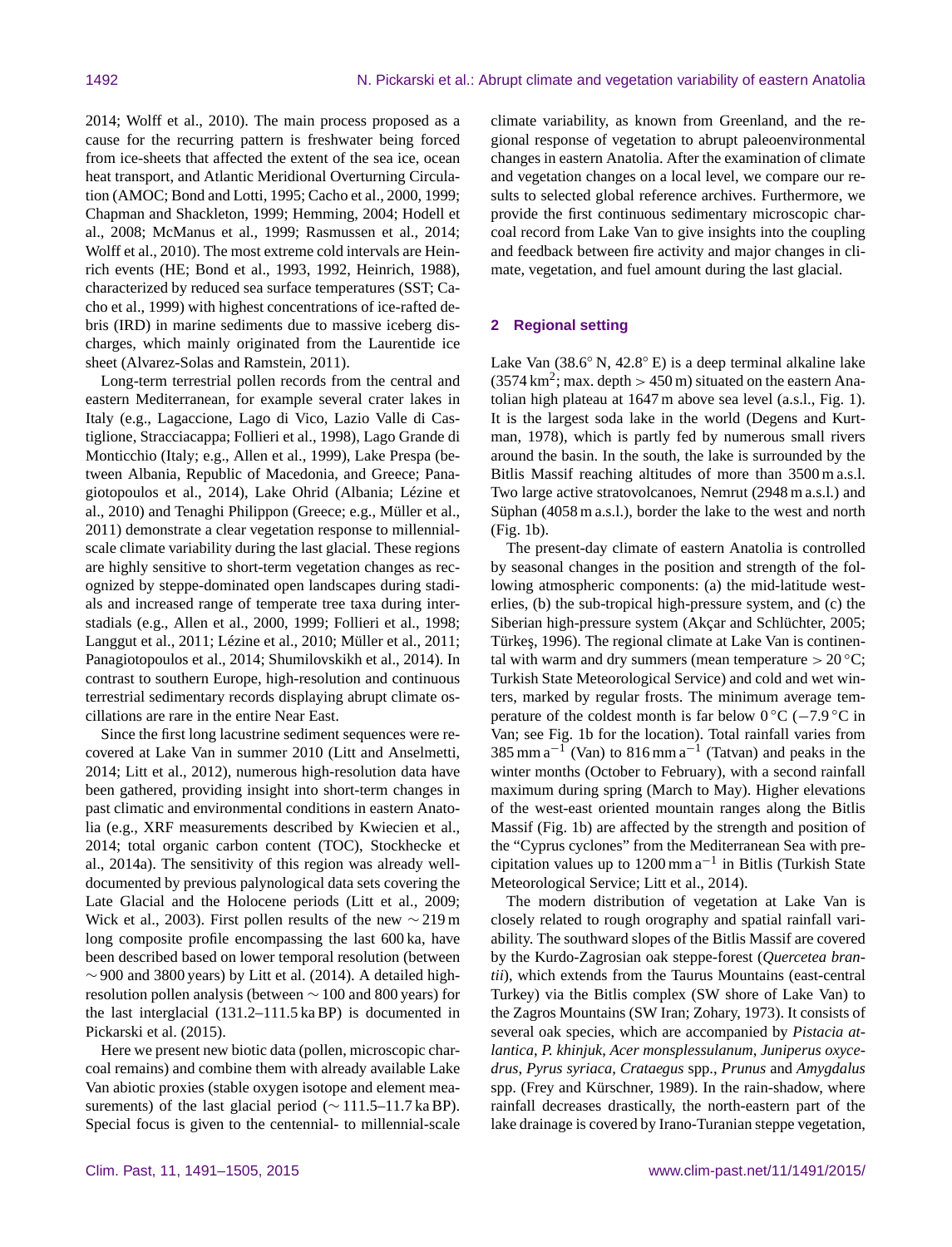

**Figure 1. (a)** Location of Lake Van in eastern Anatolia (Turkey) and **(b)** the bathymetry of Lake Van including the main ICDP drill site Ahlat Ridge (AR, black star). Major cities (black dots) and rivers are represented. The black triangle indicates the positions of the active volcanoes Nemrut and Süphan. The Bitlis Massif in the south reaches up to 3500 m a.s.l.

dominated by *Artemisia fragrans*, steppe forbs and grasses (Zohary, 1973).

#### **3 Material and methods**

Sedimentary record "AR" (Ahlat Ridge; 38.667◦ N, 42.669◦ E; 357 m water depth) was collected on a bathymetric ridge in the northern part of the Tatvan Basin (Fig. 1b) during the ICDP (International Continental Scientific Drilling Program) project PALEOVAN in summer 2010 (Litt and Anselmetti, 2014; Litt et al., 2012). Here we present data of the uppermost 3.87–41.72 m of the event-corrected composite record (mcblf-nE; depth scale, which excludes volcanic ash layers and mass flow deposits; Stockhecke et al., 2014a), representing the time span from 9.48–111.39 ka BP.

## 3.1 Chronology

The chronology of the Lake Van sedimentary sequence is based on independent proxy records, e.g., high-resolution XRF measurements (Kwiecien et al., 2014), total organic carbon (TOC; Stockhecke et al., 2014a), and pollen data (Litt et al., 2014), which were used for the construction of the agedepth model as published in Stockhecke et al. (2014a). By adding radiometric dating techniques, the Lake Van chronol-

ogy was correlated by using "age control points", derived from visual synchronization with the GICC05-based NGRIP isotope data for this relevant interval (0–116 ka; NGRIP members, 2004; Rasmussen et al., 2006; Svensson et al., 2008; Wolff et al., 2010). Additionally, a correlation with three  $^{40}$ Ar  $/$ <sup>39</sup>Ar dated onshore tephra layers was implemented in the age-depth model of the composite profile, i.e., the Nemrut Formation (NF) at  $32.70 \pm 2.55$  ka BP, the Halepkalesi Pumice (HP-10) fallout at  $61.60 \pm 2.55$  ka BP as well as the Incekaya-Dibekli Tephra at ∼ 80 ka BP (Stockhecke et al., 2014b; Sumita and Schmincke, 2013). Within the last glacial period, the paleomagnetic Laschamp excursion at ∼ 41 ka BP (Vigliotti et al., 2014) could be identified in the core sequence. Here we want to stress that, among data sets used for visual correlation, pollen data published in Litt et al. (2014) show the glacial–interglacial changes with the largest signal amplitude. However, the age-depth model of Stockhecke et al. (2014b) is based on tuning with the NGRIP event stratigraphy. The correlation points of the Lake Van sedimentary record have been mainly defined by abiotic proxies (i.e., TOC) caused by a higher time resolution of this data set in comparison to the pollen samples available during that time. Even if we present a high-resolution pollen record in this paper, leads and lags between different biotic and abiotic proxies related to climate events have to be taken into account.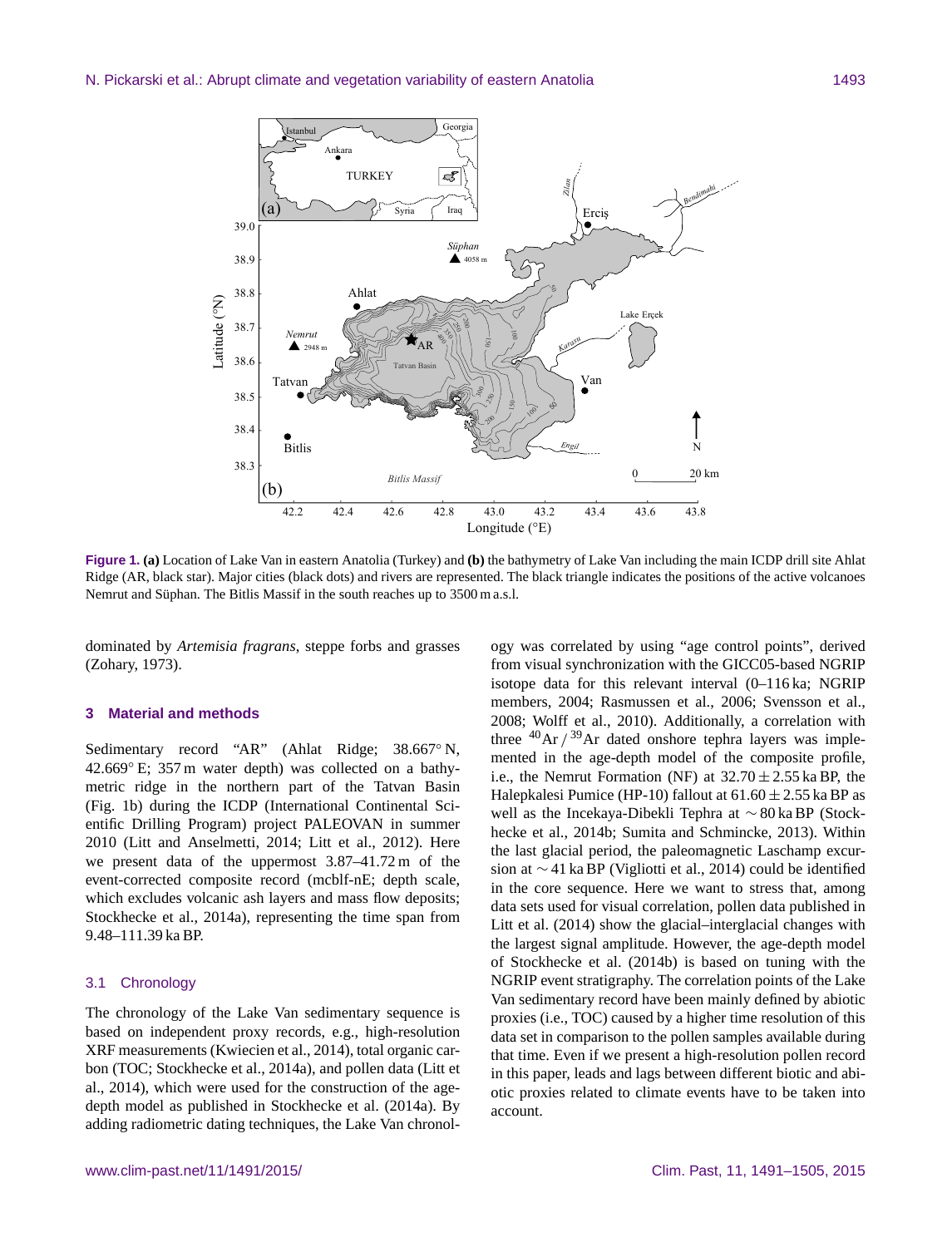## 3.2 Palynology

The new high-resolution palynological analyses were performed on 216 sub-samples taken at 10–20 cm intervals. The temporal resolution between each pollen sample, derived from the present age-depth model, ranges from  $\sim$  250 years (18.37–21.24 mcblf-nE) to  $\sim$  500 years (3.87– 18.37 and 21.24–41.72 mcblf-nE; Fig. 2).

Pollen samples were processed using standard palynological techniques (Faegri and Iversen, 1993) including chemical treatment with cold 10 % HCL, hot 10 % KOH, cold 40 % HF, acetolysis and final sieving with  $10 \mu m$  mesh size. In order to calculate the pollen and micro-charcoal ( $> 20 \mu m$ ) concentrations (grains cm<sup>-3</sup> and particles cm<sup>-3</sup>, respectively), tablets of *Lycopodium clavatum* (Batch no. 483216, Batch no. 177745) were added to each sample (Stockmarr, 1971).

Pollen identification was carried out to the possible lowest taxonomic level with reference to Beug (2004), Moore et al. (1991), Punt (1976), Reille (1999, 1998, 1995), and the pollen reference collections of the Steinmann-Institute, Department of Paleobotany. Furthermore, we followed the taxonomic nomenclature after Berglund and Ralska-Jasiewiczowa (1986) and the detailed palynological investigation from western Iran (van Zeist and Bottema, 1977).

To make these pollen counts statistically representative, a minimum of ∼ 500 identified pollen grains per sub-sample were counted for the calculation of terrestrial pollen percentages (100 %), composed of arboreal pollen (AP) and nonarboreal pollen (NAP). Spores of green algae (e.g., *Pediastrum boryanum* spp., *P. simplex*, *P. kawraiskyi*), dinoflagellate cysts, pollen grains of aquatic taxa and damaged pollen grains were excluded from the terrestrial pollen sum and pollen concentration. Percent calculation, cluster analysis to define pollen assemblage zones (PAZ), and construction of the pollen and charcoal diagram (Fig. 2) was carried out by using TILIA program; version 1.7.16 (©1991–2011 Eric C. Grimm).

## 3.3 Stable isotope analysis

Lake Van carbonates consist of a mixture of calcite and aragonite precipitated in surface water. We selected 200 subsamples at the same stratigraphic level which was used for the pollen analysis (20 cm sampling resolution). The freezedried and ground sediment samples were analyzed at the University of Kiel using a Finnigan GasBenchII with carbonate option coupled to a DELTAplusXL IRMS. The isotopic composition is given relative to the VPDB standard in the conventional δ-notation and was calibrated against two international reference standards (NBS19 and NBS18). The standard deviation for reference analyses was 0.06 ‰ for the stable isotope signature.

#### 3.4 Profiling measurements

Profiling measurements of the complete Lake Van sedimentary record (Ahlat Ridge site) are published and described in detail by Kwiecien et al. (2014) as well as in the high-resolution study of the last interglacial by Pickarski et al. (2015).

The sediment cores were scanned with an AVAATECH XRF Core Scanner III at MARUM (Bremen). Intensities of major elements (e.g., Ca, K) on sediment cores were collected every 2 cm down-core over a 1 cm<sup>2</sup> area. The row XRF measurements were processed by the Iterative Least square software (WIN AXIL) package from Canberra Eurisys, providing intensity data in total counts  $(t_c)$ . The Ca / K ratio presented in this paper is unitless.

## **4 Results**

## 4.1 Palynology

The palynological data of the last glacial are presented in Fig. 2. This sequence can be divided into four pollen assemblage superzones (PAS IIa, IIb, IIIa, IIIb) following the criteria described in Tzedakis (1994 and references therein), which were applied in Litt et al. (2014) for the low-resolution 600 ka long Lake Van pollen record. The PAS IIa and IIb can be further subdivided into six pollen assemblage zones (PAZ; Fig. 2) based on changes in the AP / NAP ratio and changes in the relative frequency of individual taxa. Main characteristics of each pollen zone and sub-zone as well as criteria for defining the lower boundaries are given in Table 1.

The pollen concentration varies between ∼ 2000 and  $40,000$  grains cm<sup>-3</sup> dominated by steppic herbaceous pollen types in particular by *Artemisia* (5–55 %), Chenopodiaceae (3–64 %), and Poaceae (6–35 %). Total arboreal pollen percentages alternate between 0.5 and 67 % during the last glacial. The main tree taxa are *Pinus* (0–61 %) and deciduous *Quercus* (0–15 %), whereby the most indicative temperate taxon is deciduous *Quercus* characterized by relative high percentages during interstadials.

Microscopic charcoal concentrations vary between < 200 and  $\sim$  15 000 particles cm<sup>-3</sup> throughout the last glacial (Figs. 2, 3d). In general, charcoal particles of a size commonly recorded from pollen slides reflect fire on a more regional scale (e.g., Clark et al., 1998; Tinner et al., 1998). Here the Lake Van charcoal record can be divided into two distinct intervals: (I) the glacial/stadial interval, when global temperatures and terrestrial biomass were relatively low, the charcoal particles concentration stay low (< 1000 particles cm−<sup>3</sup> ), and (II) the early interglacial / interstadial interval, when global temperatures increased and vegetation changed, the charcoal record shows high concentrations  $(> 1000 \,\text{particles cm}^{-3}).$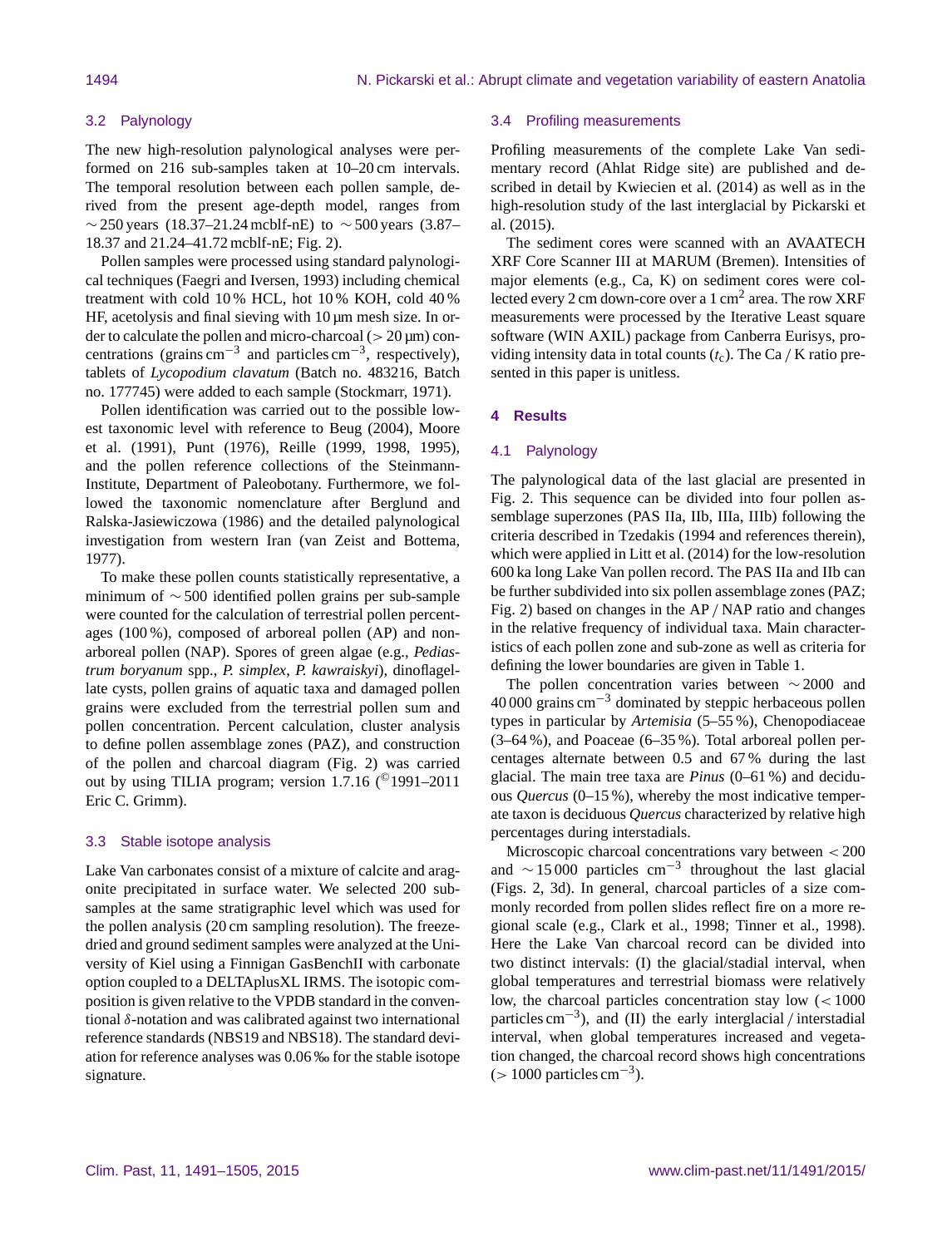

**Figure 2.** Pollen diagram for the analyzed last glacial period from the Ahlat Ridge composite profile plotted against age (ka BP) and depth (event-corrected composite record; mcblf-nE). A 10-fold exaggeration line (gray) is used to show changes in low percentages. PAS – Pollen assemblage superzone; PAZ – Pollen assemblage zone. For the discussion see Sect. 5. **(a)** Shown is an arboreal/non-arboreal ratio (AP / NAP), selected arboreal pollen percentages (AP; gray), selected arboreal pollen concentrations (grains cm−<sup>3</sup> ; red bars), non-pollen palynomorph concentrations (NPP) such as *Pediastrum*, consisting of *Pediastrum boryanum* spp., *P. simplex*, and *P. kawraiskyi* (colonies cm<sup>-3</sup>; black bars), dinoflagellate concentration (cysts cm<sup>-3</sup>; black bars), and microscopic charcoal concentration (> 20 µm; particles cm<sup>-3</sup>; black bars). **(b)** Shown is an arboreal/non-arboreal ratio (AP / NAP), selected non-arboreal pollen percentages (NAP; gray), and selected non-arboreal pollen concentrations (grains cm−<sup>3</sup> ; red bars) of *Artemisia*, Chenopodiaceae, and Poaceae.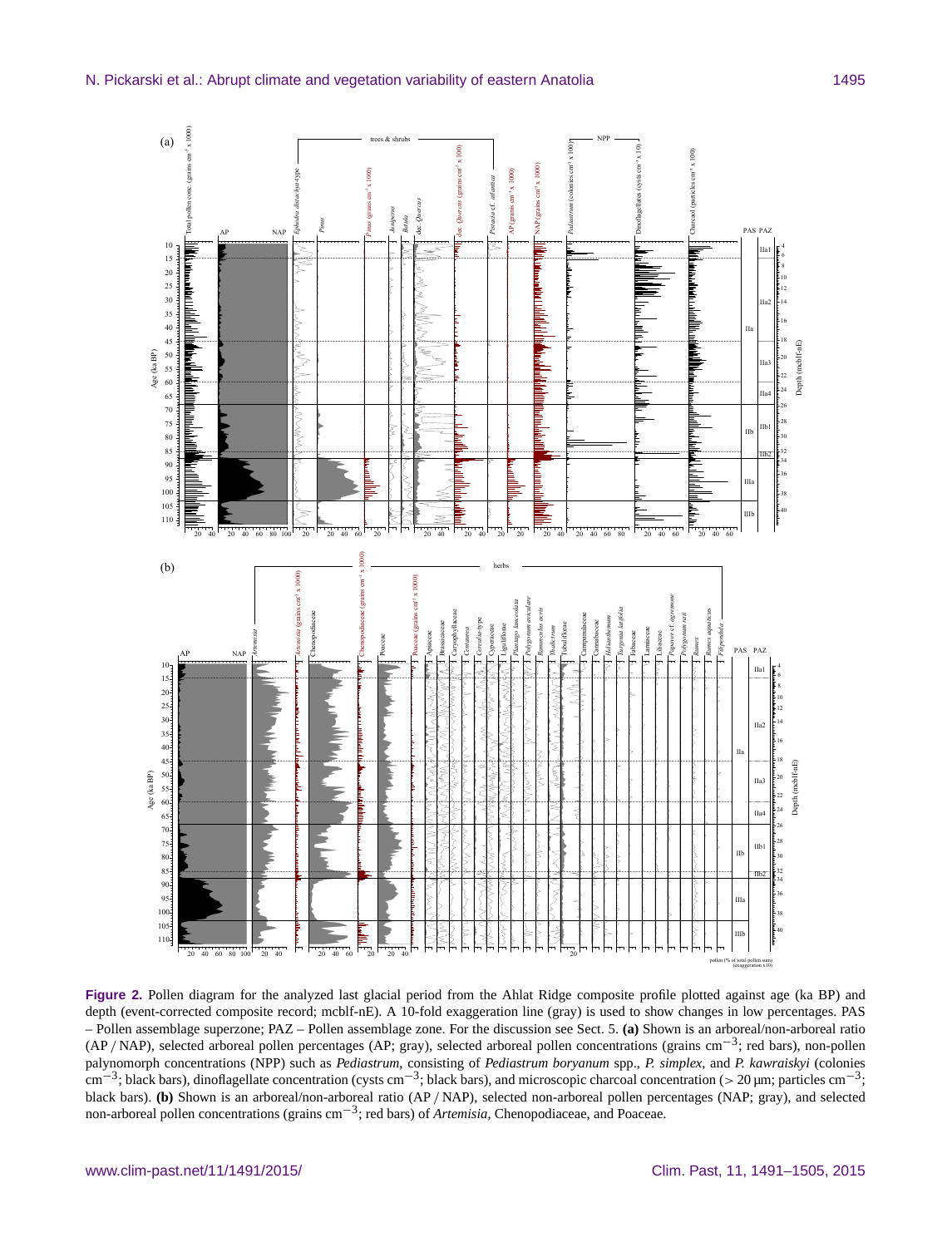| PAS/PAZ          | Age<br>(ka BP)      | Criteria for<br>lower boundary                          | Pollen assemblages (minimum-maximum in %)                                                                                                                                                                                                                                                    |
|------------------|---------------------|---------------------------------------------------------|----------------------------------------------------------------------------------------------------------------------------------------------------------------------------------------------------------------------------------------------------------------------------------------------|
| IIa1             | $09.48 -$<br>14.26  | Occurrence of<br>Pistacia;<br>Quercus $>$ 3%            | Chenopodiaceae $(18-49\%)$ – Poaceae $(6-33\%)$ – Artemisia $(6-33\%)$ –<br>Ephedra distachya-type $(1-11\%)$ - dec. Quercus $(0-6\%)$ - Betula $(0-3\%)$<br>$- Pistacia$ cf. atlantica (0–2 %) – Juniperus (0–1 %) – Pinus (0–2 %)                                                          |
| IIa <sub>2</sub> | $14.26 -$<br>44.80  | Quercus $<$ 2%                                          | Chenopodiaceae $(23-60\%)$ – Artemisia $(10-55\%)$ – Poaceae $(7-26\%)$ –<br>Ephedra distachya-type $(0-7%)$ – dec. Quercus $(0-4%)$ – Pinus $(0-2%)$ –<br>Betula $(0-1\%)$                                                                                                                  |
| IIa <sub>3</sub> | $44.80 -$<br>59.50  | Quercus<br>$> 2\%$ ;<br>Chenopodiaceae<br>< 50 %        | Chenopodiaceae (15-57 %) - Artemisia (12-37 %) - Poaceae (10-28 %) - dec.<br>Quercus (0-5 %) - Ephedra distachya-type (0-3 %) - Betula (0-2 %) - Cyper-<br>aceae $(0-2\%)$ – Pinus $(0-2\%)$                                                                                                 |
| IIa4             | $59.50-$<br>67.72   | Chenopodiaceae<br>> 50%                                 | Chenopodiaceae (29–64 %) – Artemisia (12–31 %) – Poaceae (6–22 %) – Betula<br>$(0-1\%)$ - Ephedra distachya-type $(0-1\%)$ - Pinus $(0-1\%)$ - dec. Quercus $(0-$<br>$1\%$ )                                                                                                                 |
| IIb1             | $67.72-$<br>84.91   | <b>Ouercus</b><br>$> 5\%$ ;<br>Chenopodiaceae<br>< 50 % | Artemisia (16–40%) – Chenopodiaceae (8–57%) – Poaceae (7–35%) – dec.<br>Quercus $(0-12\%)$ – Pinus $(0-9\%)$ – Betula $(0-5\%)$ – Ephedra distachya-type<br>$(0-2\%)$ – Juniperus $(0-1\%)$                                                                                                  |
| IIb <sub>2</sub> | $84.91 -$<br>87.24  | <i>Pinus</i> < $20\%$ ;<br>Chenopodiaceae<br>$> 50%$    | Chenopodiaceae $(44–62\%)$ – Artemisia $(11–23\%)$ – Poaceae $(7–12\%)$ – Pinus<br>$(0-16\%)$ – dec. <i>Quercus</i> $(0-4\%)$ – <i>Betula</i> $(0-1\%)$ – <i>Ephedra distachya</i> -type<br>$(0-1\%)$                                                                                        |
| IIIa             | $87.24 -$<br>102.67 | <i>Pinus</i> $> 20\%$ ;<br>Chenopodiaceae<br>$< 20 %$   | <i>Pinus</i> $(7-61\%)$ – Poaceae $(8-29\%)$ – Artemisia $(5-25\%)$ – Chenopodiaceae<br>$(3-50\%)$ – dec. <i>Quercus</i> $(3-15\%)$ – <i>Betula</i> $(0-2\%)$ – <i>Alnus</i> $(0-1\%)$ – <i>Ephedra</i><br>distachya-type $(0-1\%)$ - Juniperus $(0-1\%)$ - Pistacia cf. atlantica $(0-1\%)$ |
| IIIb             | $102.67-$<br>111.70 | Chenopodiaceae<br>> 20%                                 | Chenopodiaceae $(14-57%)$ – Poaceae $(8-22%)$ – Artemisia $(7-36%)$ – dec.<br>Quercus $(1-9\%)$ – Pinus $(0-22\%)$ – Juniperus $(0-5\%)$ – Betula $(0-4\%)$ –<br>Ephedra distachya-type $(0-3\%)$ - Fraxinus $(0-1\%)$ - Pistacia cf. atlantica<br>$(0-1\%)$                                 |

**Table 1.** Simplified synoptic description of pollen assemblage superzones (PAS) and zones (PAZ).

## 4.2  $\delta^{18}$ O<sub>bulk</sub> and XRF

The oxygen isotopic composition of bulk sediments  $(\delta^{18}O_{bulk})$  reflects regional climate changes and local temperature variability. However, the interpretation of  $\delta^{18}O_{bulk}$  is complex as it can be influenced by a number of climate variables, such as air and water temperature, seasonality of precipitation, moisture source and precipitation-to-evaporation ratio. According to Litt et al. (2012, 2009) and Lemcke and Sturm (1997), the  $\delta^{18}O_{bulk}$  values of carbonates at Lake Van are primarily controlled by evaporation processes. Furthermore, Kwiecien et al. (2014) and Pickarski et al. (2015) mention that changes in seasonal rainfall have a significant effect on lake water isotope values. During the last glacial, the oxygen isotope signature of carbonates was apparently heavier during interstadials and lighter during stadials (Fig. 3b).

The presented Ca / K record displays a ratio between authigenic carbonate precipitation and siliciclastic material input from the drainage (Kwiecien et al., 2014). According to Kwiecien et al.  $(2014)$ , the Ca / K ratio shows higher values ascribed to higher amounts of authigenic carbonate during warmer periods (interstadials / interglacial) and lower values related to increasing detrital input during stadials/glacial (Fig. 3c).

## **5 Discussion**

#### 5.1 Long-term vegetation dynamics at Lake Van

Variations in the orbital configuration of the Earth are responsible for changes in the climate system from one state to another; on millennial timescales, for glacial-interglacial cy-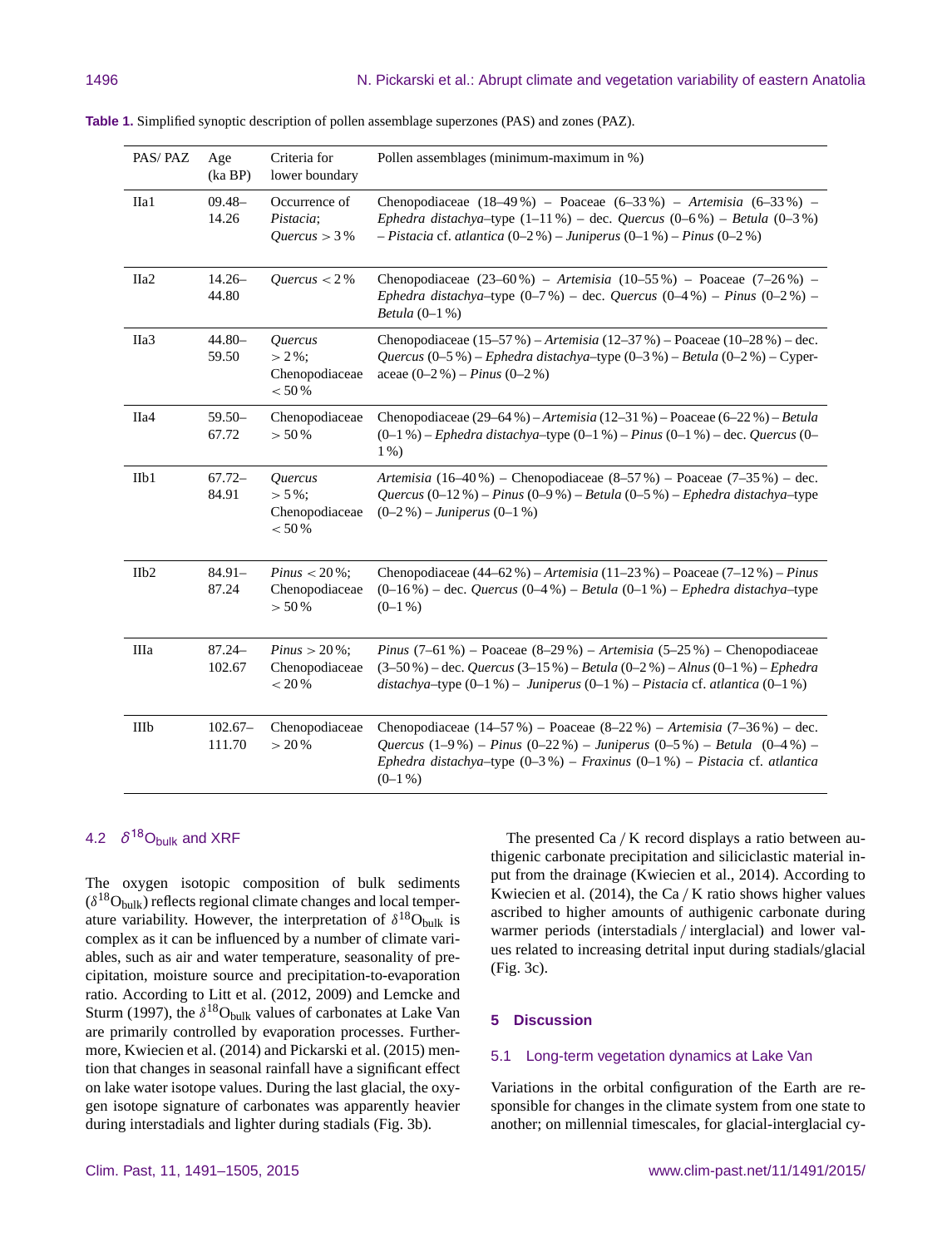

**Figure 3.** Comparative study of the Lake Van paleoenvironmental sequence encompassing the last glacial–interglacial cycle. **(a)** Mid-June and Mid-January insolation at 40 $^{\circ}$  N (W m<sup>-2</sup>; Berger, 1978; Berger et al., 2007); (b) Lake Van oxygen isotope record ( $\delta^{18}$ O<sub>bulk</sub> in % PDB) of autochthonous precipitated carbonates. Shown is the temperature (T) and the isotopic composition ( $\delta^{18}O_w$ ) of the epilimnion; **(c)** calcium/potassium ratio (Ca / K) after Kwiecien et al. (2014); **(d)** microscopic charcoal concentration (particles cm−<sup>3</sup> ) from 10–110 ka BP (this study) and from 110–135 ka BP (MIS 5e; Pickarski et al. 2015); **(e)** selected Lake Van arboreal pollen percentages (AP, *Pinus*, deciduous *Quercus*) from 10 and 110 ka BP (this study) and from 110–135 ka BP described in Pickarski et al. (2015). MIS – Marine Isotope Stage; PAZ – Pollen assemblage zone.

cles (Berger, 1978; Berger et al., 2007). However, higher frequency oscillations (e.g., Dansgaard–Oeschger events; Dansgaard et al., 1993) are superimposed on the long-term orbitally driven climate dynamics. These abrupt changes of the climate system are not directly driven by orbital forcing, but can be interpreted as transitions between two states of the inter-hemispheric Atlantic Ocean circulation driven by largescale thermal and salinity gradients (e.g., Bond and Lotti, 1995; Cacho et al., 2000, 1999; Chapman and Shackleton, 1999; Hemming, 2004; Hodell et al., 2008; McManus et al., 1999; Rasmussen et al., 2014; Wolff et al., 2010). In particular, changes in the oceanic circulation affected regional and local atmospheric circulation patterns, for example, the strength and position of the westerlies in the Northern Hemisphere, which are responsible for the moisture supply in eastern Anatolia (Akçar and Schlüchter, 2005; Roberts et al., 2008).

According to Jessen and Milthers (1928) and Litt et al. (2014), an interstadial stage is an interval of temporary improved climate within a glacial phase, which has been either too short to permit full expansion of thermophilous trees and/or too cold or dry to reach the climate optimum of an interglacial period in the same region. In comparison, stadial stages correspond to cold / dry intervals marked not only by global but also by local ice re-advances (Lowe and Walker, 1984).

Below, we will discuss only the most pronounced interstadials (e.g., MIS 5c and 5a) and Dansgaard–Oeschger interstadials (AP > 10 %; e.g., DO 19, 17–16, 14, 12, 8 and 1), here identified on the basis of the Lake Van pollen record (see also Litt et al., 2014). All other "warm / wet" phases with lower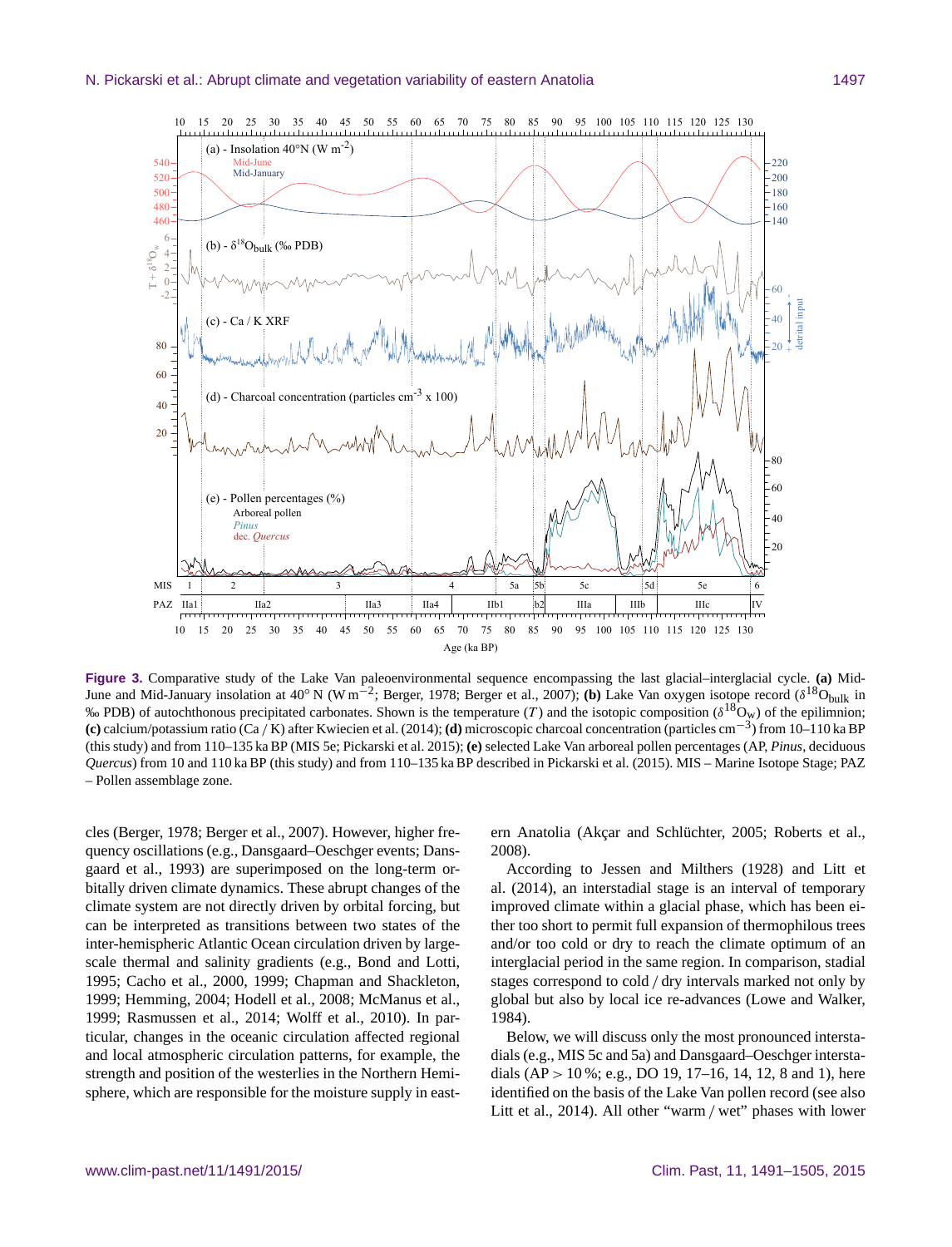expansion of temperate trees  $AP < 10\%$  are not explicitly mentioned in the following section.

## MIS 5e-5a

The last interglacial at Lake Van (MIS 5e; 131.2– 111.5 ka BP; Pickarski et al., 2015) is characterized by an oak steppe-forest during the climate optimum (129.1– 124.1 ka BP), while coniferous species (e.g., *Pinus*) dominated the late interglacial period between 124.1 and 111.5 ka BP at the minimum peak in summer insolation (Pickarski et al., 2015; Fig. 3a, e). The expansion of drytolerant and/or cold-adapted *Pinus* (probably *Pinus nigra*) going along with a reduction of warm-temperate species (e.g., deciduous oak) demonstrates cooler temperatures and summer-dry conditions during the late interglacial period (Pickarski et al., 2015). In this regard, Litt et al. (2014) argued that positive summer temperature anomalies and negative winter temperature anomalies during the late interglacial lead to a strong continentality, more precisely, to strong temperature variations with still low moisture availability in eastern Anatolia.

MIS 5d is marked by a significant expansion of steppic herbaceous plants at the expense of wooded landscape, which signals a considerable climate deterioration from ∼ 111.5– 107.8 ka BP (Herning stadial;  $AP < 20\%$ ; Fig. 3e). The regional climate at Lake Van was characterized by a strong seasonal moisture deficiency ( $\delta^{18}$ O<sub>bulk</sub> values > 2 ‰, Fig. 3b). Cold and/or dry climatic conditions with marked seasonality in precipitation during the stadial were responsible for poor soil development and enhanced erosion of regional material as recorded by the Ca / K ratio (Fig. 3c).

An abrupt shift in most proxies (pollen data,  $\delta^{18}O_{bulk}$ ,  $Ca/K$  ratio) displays the onset of two pronounced interstadials at 107.8–87.2 ka BP (Brørup interstadial; MIS 5c) and at 84.9–77.5 ka BP (Odderade interstadial; MIS 5a; Fig. 3). The rapid decrease in steppic herbaceous elements (e.g., Chenopodiaceae) and the slow increase of summer-green oaks suggest that climate in eastern Anatolia became progressively warmer and wetter during these interstadials. Similar to the late interglacial stage (124.1– 111.5 ka BP; Pickarski et al., 2015), the Brørup interstadial recorded a slight climatic amelioration that continued with the predominance of cold- and/or summer-dry adapted conifers (*Pinus* > 60 %, Fig. 3e; *Pinus* concentration > 20 000 grains cm<sup>-3</sup>, Fig. 2). Changes in seasonal rainfall inferred from depleted  $\delta^{18}O_{bulk}$  values (up to  $-2$  ‰) to more positive oxygen isotope signatures  $(> 1\%)$  and generally lower winter temperatures have a decisive negative impact on moisture-requiring thermophilous plants such as deciduous oaks (< 10 %, Table 1; Fig. 3e). Therefore, the likely occurrence of deciduous *Quercus* in higher altitudes, for instance at southern slopes of the Bitlis Massif, would be caused by increasing orography-related precipitation amounts (Litt et al., 2014). An open oak steppe-forest, which was predominant during the MIS 5e at Lake Van, did not become dominant at any time during the last glacial (Fig. 3e; Pickarski et al., 2015).

The new high-resolution microscopic charcoal data show that fire frequency had an immediate response to climate variability (Fig. 3d). According to previous high-resolution pollen studies by Wick at al. (2003) and Pickarski et al. (2015), rising global temperature and increased moisture availability leads to higher vegetation productivity (e.g., higher vegetation density due to the spread of warmtemperate grasslands) that correlates to considerably more fuel for burning during interstadials ( $> 1000$  charcoal particles cm−<sup>3</sup> ; Fig. 3d). During stadials, lower microscopic charcoal concentrations (between 300 and 850 particles  $cm^{-3}$ ) characterizes an open dry desert-steppe landscape with low vegetation density (e.g., MIS 5b; Daniau et al., 2010; Sadori et al., 2015; Vanniere et al., 2011; Fig. 3d).

After a short-term climatic deterioration between ∼ 87.3 to 84.9 ka BP (MIS 5b; Rederstall stadial,  $AP < 10\%$ ) characterized by a similar expansion of steppic herbaceous plants as documented for MIS 5d (Herning stadial), the spread of deciduous oaks defined the beginning of the MIS 5a. Environmental conditions of the Odderade interstadial (MIS 5a;  $\sim$  85–77 ka BP) are difficult to resolve due to the eruption of the Incekaya-Dibekli volcano at ∼ 80 ka BP (Sumita and Schmincke, 2013). The fragmentary documentation of the vegetation signal, primarily due to the respective admixture of pyroclastic material (Stockhecke et al., 2014b), complicates the study of vegetation and climate evolution at Lake Van. Nevertheless, the briefly rising AP level  $AP > 10\%$ ) consisting of deciduous *Quercus*, *Betula* and the sporadic occurrence of *Pistacia* cf. *atlantica*, points to short-term favorable climatic conditions and an increased moisture availability at the beginning of MIS 5a (Figs. 2, 3e). Relatively high fire intensity (charcoal concentration up to 2000 particles cm−<sup>3</sup> ; Fig. 3d) and lower detrital input (Fig. 3c) support an advancing vegetation cover due to warmer climatic conditions. However, *Pinus*, which was dominant during MIS 5e and MIS 5c, is no longer growing in the vicinity of the lake (less than 4 %; *Pinus* concentration < 200 grains  $\text{cm}^{-3}$ , Figs. 2, 3e). The shift from depleted oxygen isotope signature (−1.90 ‰) to more positive values (1.81 ‰, Fig. 3b) confirms the reduction in precipitation and/or increasing evaporation throughout the MIS 5a.

#### 5.2 Abrupt climate changes during MIS 4-2

The general dominance of *Artemisia*, Chenopodiaceae, Poaceae and the decrease of arboreal pollen  $AP < 10\%$ ; mainly deciduous *Quercus* and *Pinus*) in the glacial pollen spectra indicate a wide spread of arid desert-steppe vegetation in eastern Anatolia between  $\sim$  75–12 ka BP (Figs. 2, 3). However, the total absence of moisture-requiring thermophilous arboreal species such as *Ulmus* and *Carpinus betulus* or frost-sensitive taxa (e.g., *Pistacia* cf. *atlantica*,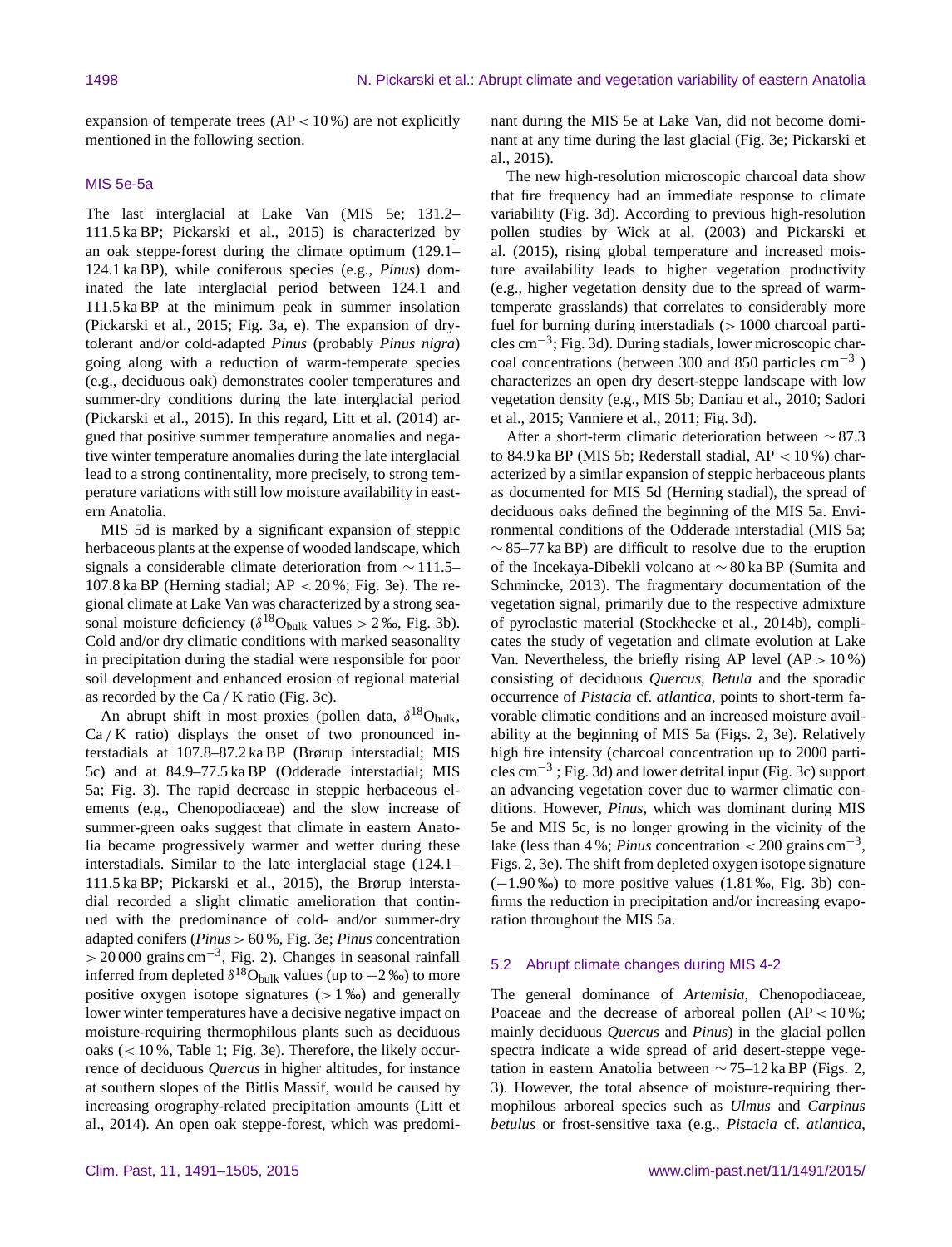evergreen *Quercus*), a low vegetation density, a high terrigenous input (of fluvial and/or eolian origin; Fig. 3c), a consistently positive  $\delta^{18}O_{bulk}$  signature (~0.77 ‰; Fig. 3b), and a decreasing microscopic charcoal concentration (from  $\sim$  1700 to < 400 particles cm<sup>-3</sup>; Fig. 3d) point to a strong aridification and cooling in eastern Anatolia after 70 ka BP. The observation is consistent with low summer insolation (Berger, 1978; Berger et al., 2007), increased global ice volume (Shackleton, 1987), and cooler sea surface temperature (SST; Cacho et al., 2000), which, combined with the atmospheric effects of a weakening AMOC (Atlantic Meridional Overturning Circulation; Böhm et al., 2015; Bond et al., 1993) contributed to a widespread aridity across the Mediterranean region (e.g., Fletcher et al., 2010; Kwiecien et al., 2009; Sánchez Goñi et al., 2002).

During MIS 4 to 2, high-frequency vegetation and environmental oscillations in the Lake Van proxies demonstrate a reproducible pattern of centennial to millennial-scale alternation between DO interstadials and DO stadials (Fig. 4; Dansgaard et al., 1993; NGRIP members, 2004; Rasmussen et al., 2014; Sánchez Goñi and Harrison, 2010; Svensson et al., 2006; Wolff et al., 2010). In comparison with the Greenland isotope curve, intervals with lighter  $\delta^{18}O$  NGRIP values (DO stadials; Fig. 4a) coincide with lower percentages of AP at Lake Van (Fig. 4b). An increase in deciduous *Quercus* percentages, which is an important criterion for initial warming intervals during Termination 1 (Litt et al., 2014, 2009; Wick et al., 2003) and Termination 2 (Pickarski et al., 2015), is characteristic for each DO interstadial (Fig. 3e).

In general, the abrupt variability of temperate AP from Lake Van and  $\delta^{18}O$  NGRIP values are more or less synchronous (Fig. 4). Leads and lags between the proxy records, illustrated in detail in Fig. 5, are difficult to assess due to their heterogeneous resolution. In any case, we cannot expect a perfect matching between biotic and abiotic proxies related to climate events due to their different response time. In addition, the lack of correspondence between the pollen signal and the timing of some DO events could also be explained by uncertainties in the current age-depth model (see Stockhecke et al., 2014a). Still, as expected from various eastern Mediterranean pollen records, the Lake Van pollen record documents that temperate taxa tend to reach their maxima after the onset of a warming phase and, therefore, lag behind the Ca / K increase, which responds immediately to climate changes (Fig. 5).

The longest and most pronounced variability of tree populations in the Lake Van pollen record is shown during the MIS 3 (∼ 61–28 ka BP), suggesting a rapid alternation of warmer / wetter interstadials and cooler / drier stadials. High-amplitude variations in the  $Ca/K$  ratio of Lake Van sediments indicate changes in erosion of regional material, due to unstable environmental conditions in the catchment area. Larger interstadials such as DO 19, 17–16, 14, 12, and 8 are indicated by peaks in the Ca / K ratio, which are concurrent with AP maxima and increased regional fire frequency (Fig. 5). As described above, this millennial-scale variability in the proxy record was indirectly modulated by orbitaldriven changes and variations in the atmospheric circulation of the Northern Hemisphere (e.g., Cacho et al., 2000, 1999; Chapman and Shackleton, 1999; Hemming, 2004; Hodell et al., 2008; McManus et al., 1999; Rasmussen et al., 2014; Wolff et al., 2010). Consequently, the vegetation and environmental conditions at Lake Van respond to abrupt shifts in temperature and moisture availability related to the position and strength of the westerlies, which brought mild and humid conditions from the North Atlantic into the eastern Mediterranean region (Akçar and Schlüchter, 2005; Allen et al., 1999; Fletcher et al., 2010; Müller et al., 2011; Roberts et al., 2008). The Lake Van  $\delta^{18}O_{bulk}$  signature supports the suggestion of favorable environment by the receipt of isotopically depleted meltwater supply and/or increased precipitation between  $\sim$  57 and 54 ka BP ( $\delta^{18}$ O<sub>bulk</sub> from −1.21 up to ∼ 1 ‰; Fig. 3b). Furthermore, we propose that the interval of constantly heavier  $\delta^{18}O_{bulk}$  values during DO 14 to 12 reflect higher evaporation at Lake Van.

The most pronounced DO stadials, i.e., the stadials preceding DO 17, 12, 8, 4, and DO 1 refer to Heinrich events (HE) 6, HE 5, HE 4, HE 3, and HE 1 (Fig., 4a; Bond and Lotti, 1995; Bond et al., 1993; Heinrich, 1988). The reduction of oceanic heat transport (weakening or shut down of the AMOC; Böhm et al., 2014; Bond and Lotti, 1995; Bond et al., 1993; Broecker, 1994; Cacho et al., 2000, 1999; Chapman and Shackleton, 1999) led to significantly cooler Mediterranean SST's and climatic conditions in the Mediterranean region (e.g., Allen et al., 1999; Fletcher et al., 2010; Müller et al., 2011; Sánchez Goñi et al., 2002; Tzedakis, 2005; Tzedakis et al., 2004). According to Kwiecien et al. (2009), a decreasing atmosphere-sea-surface thermal gradient of the Mediterranean Sea would have caused a reduction in the frequency and strength of storm tracks, which were responsible for an intensifying aridity in the eastern Mediterranean region. However, since tree populations were already limited at Lake Van during the last glacial  $(< 10 % AP$ ), the pollen signal is relatively insensitive to severe climatic deterioration such as Heinrich events. Hence, both types of stadials, Heinrich events and DO stadials, lead to a similar reduction of tree taxa (mainly deciduous *Quercus*), and therefore cannot be clearly distinguished from an average cooling event (Fig. 4b). An exception might be the HE 5 (∼ 49 ka BP; Fig. 4a). A collapse of AP taxa from 10 % to less than 2 % (Fig. 4b) and a short-term detrital supply (Fig. 3c) show that the climate of HE 5 was as cold and dry as the glacial maximum of MIS 4 between 70 and 60 ka BP.

Between  $\sim$  28 and 14 ka BP (MIS 2), very low AP percentages (<10 %; Fig. 3e) and a decreasing fire frequency (Fig. 3d) without significant fluctuations underline considerably stable climate conditions but pronounced regional cooling and aridity in comparison to MIS 3. It led to an overall reduction in terrestrial biomass production and thus to a decrease in fuel availability for burning in the catchment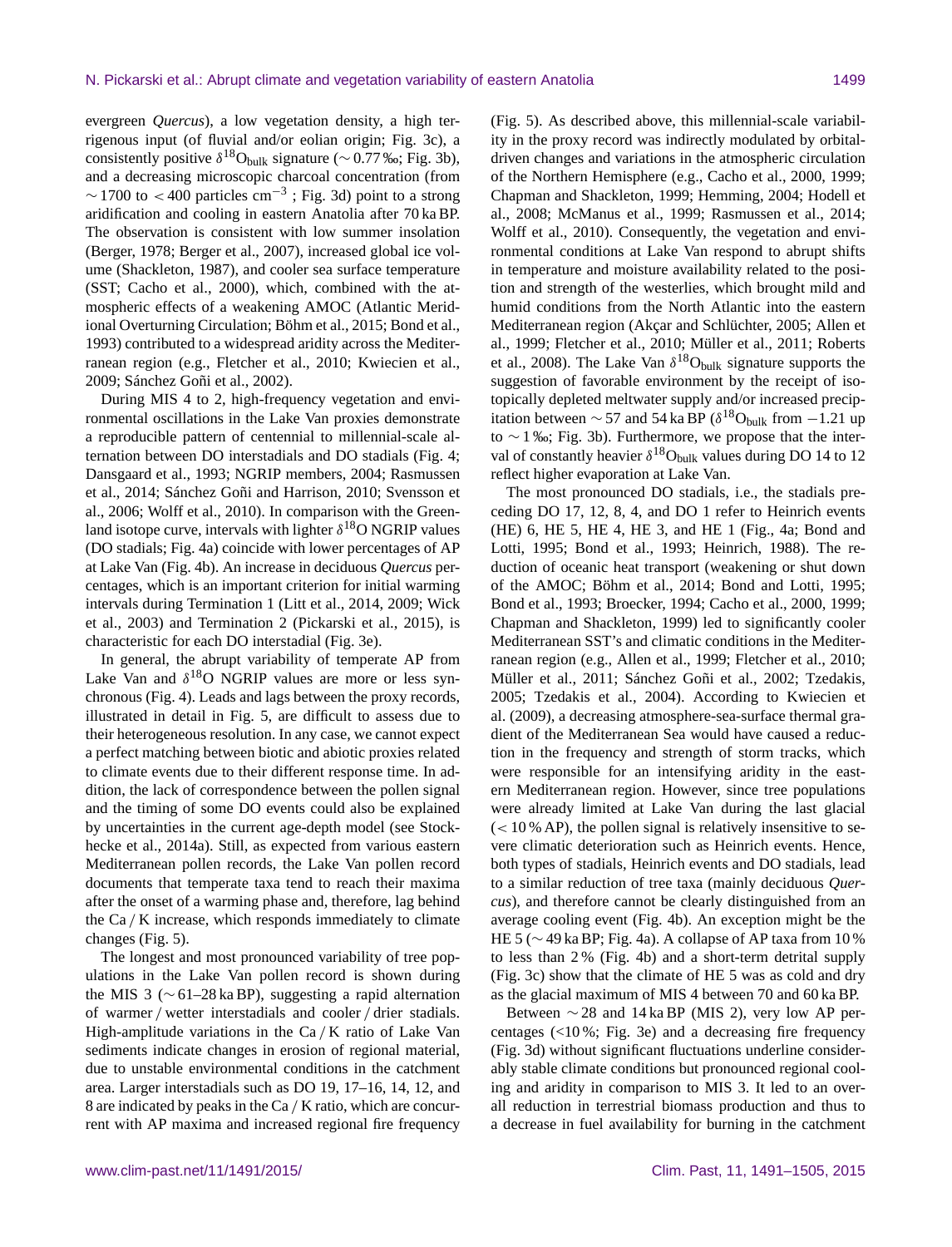

**Figure 4.** Regional comparison of vegetation dynamics and climate variability in the central and eastern Mediterranean area and Black Sea region concerning Dansgaard–Oeschger cycles (DO) and Heinrich events (HE). The gray bars represent the most pronounced DO interstadials DO 19, 17–16, 14, 12, 8, and DO 1, which are discussed in Sect. 5.2. (a)  $\delta^{18}O$ -profile from NGRIP ice core, Greenland (NGRIP members, 2004), labeled with DO 1 to 19 and HE 1 to HE 6 (Bond et al., 1993); **(b)** Lake Van arboreal pollen record (AP in %, black line) with 10 fold exaggeration (gray line); **(c)** marine arboreal pollen record (Core 9509) obtained from the south-eastern Levantine Basin (south-eastern Mediterranean Sea; Langgut et al., 2011); **(d)** AP record from the SE Black Sea (core 22-GC3 for the period from 10 to 18 ka BP after Shumilovskikh et al. (2012) and core 25-GC1 for the sequence between 19 and 63 ka BP (Shumilovskikh et al., 2014); **(e)** arboreal pollen record from Tenaghi Philippon, Greece (Müller et al., 2011); **(f)** AP record from Lago Grande di Monticchio, southern Italy (Allen et al., 1999). MIS – Marine Isotope Stage.

area. Furthermore, the presence of *Juniperus*, indicative for an unstable soil cover, enhanced minerogenic input into the lake (low Ca / K; Fig. 3c) and a drop in  $\delta^{18}O_{bulk}$  values (up to  $-1.6\%$ ; Fig. 3b) support the assumption of wide open plains around Lake Van. Insolation changes became the major driver (e.g., low summer insolation, Fig. 3a) and leads to a cooling of global climatic conditions, which results in a maximum ice extent of the Northern Hemisphere during the last glacial maximum (LGM; Cacho et al, 2000, 1999; Chapman and Shackleton, 1999; NGRIP members, 2004; Rasmussen et al., 2014; Sánchez Goñi and Harrison, 2010; Wolff et al., 2010).

After the LGM (at  $21 \pm 2$  ka; Tzedakis, 2007 and references therein), high summer insolation (Fig. 3a), decreasing global ice volume (Wolff et al., 2010), the resumption of the westerly activity, enhanced precipitation (depleted  $\delta^{18}$ O<sub>bulk</sub> values; Fig. 3b), and locally rising temperatures in eastern Anatolia promoted an expansion of an oak steppe-forest at Lake Van (DO 1 at ∼ 14 ka BP; synonymous with the Bølling-Allerød warm period; Figs. 3e, 4). However, the Late Glacial-Holocene transition (Termination I) was interrupted by the impact of the Younger Dryas (YD) climate reversal between ∼ 12.8–11.6 ka BP (Litt et al., 2009; Wick et al., 2003). This dramatic event is characterized by the  $\delta^{18}O_{bulk}$ peak (4.46 ‰; Fig. 3b), by the drop of the charcoal concen-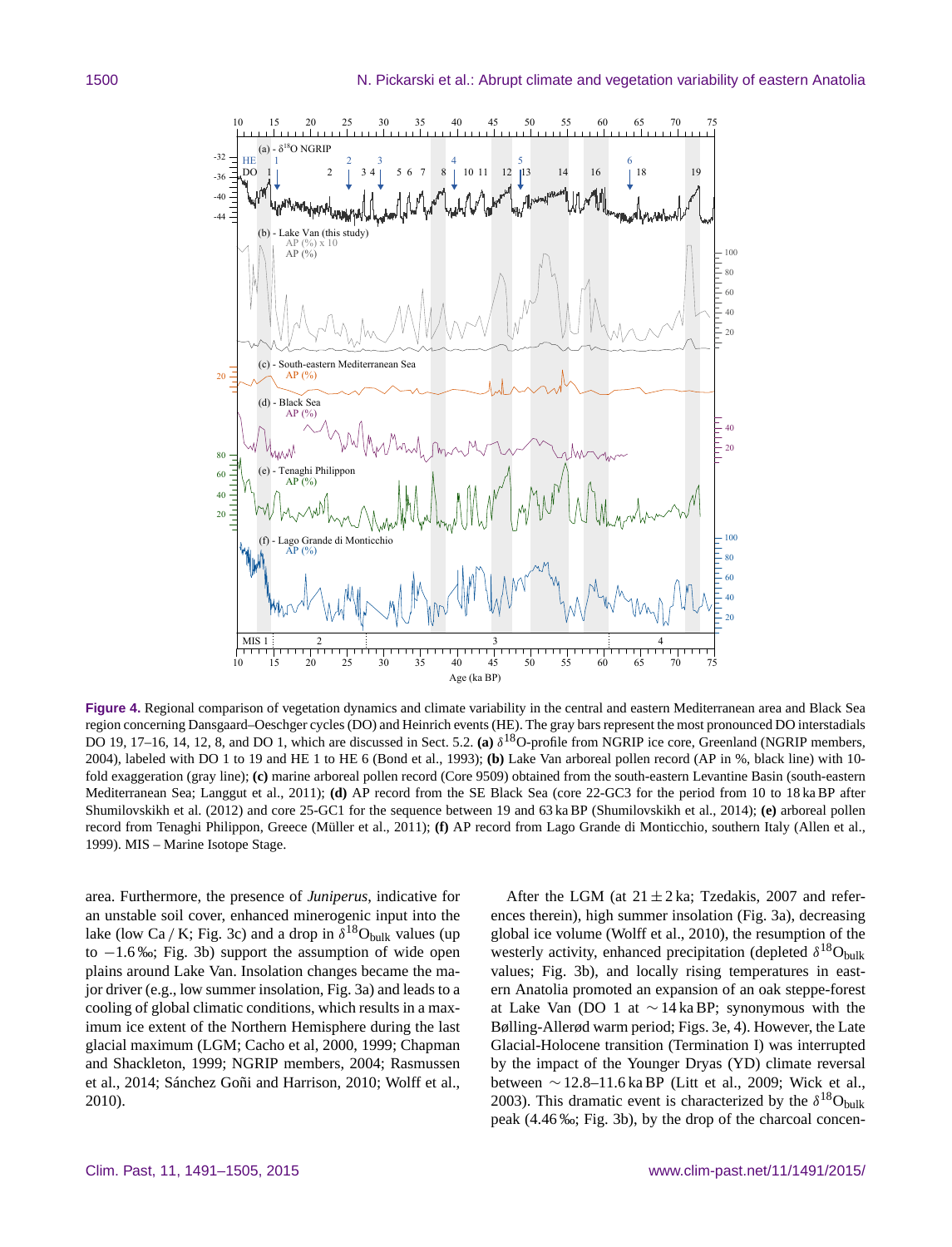

**Figure 5.** The most pronounced Dansgaard–Oeschger events DO 8, DO 12, DO 14, DO 16–17 and DO 19 are plotted in extra graphs, demonstrating a good correlation between the vegetation and environmental dynamics in eastern Anatolia and the  $\delta^{18}O$ -profile from the Greenland ice core sequence (NGRIP members, 2004); Ca / K ratio after Kwiecien et al. (2014); microscopic charcoal concentration (particles cm−<sup>3</sup> , this study); selected Lake Van arboreal pollen (AP, *Pinus*, deciduous *Quercus* in %, this study). The term "Steppic taxa" includes only major dry-adapted plants such as Chenopodiaceae and *Artemisia*.

tration (< 1000 particles  $cm^{-3}$ ; Fig. 3d), and by the rapid increase of arid desert-steppe plants (up to 70 %; Fig. 2b). Further details about the Late Glacial and early Holocene pollen and microscopic charcoal record of Lake Van are not considered here, as Litt et al. (2009) and Wick et al. (2003) already presented vegetation and inferred environmental conditions for that period.

## 5.3 Comparison with palynological records from the Mediterranean and Black Sea region

A regional comparison between Lake Van and pollen archives from the central (Lago Grande di Monticchio, Italy; Allen et al., 1999) and the eastern Mediterranean regions (Tenaghi Philippon, Greece; Müller et al., 2011), the southeastern Levantine Basin (Core 9509; Langgut et al., 2011), and the Black Sea (Shumilovskikh et al., 2014, 2012) is presented in Fig. 4. Despite differences in elevation, topography and chronology, the paleoenvironmental investigation indicates a good match based on the similar main trends of the major vegetation elements between the five pollen records. It should be noted that the Lago Grande di Monticchio sequence features an independent chronology based on varve counting. Climatic teleconnections between the North Atlantic, Black Sea and different parts of the Mediterranean region are expressed by coeval minima in AP during stadials, suggesting cold and dry conditions and a rather open landscape, in particular during MIS 4 and MIS 2. Between 60 and 45 ka BP, the pollen record from Lake Van reveals a period of increased tree vegetation, which are interpreted as the signature of enhanced precipitation and higher temperature (DO 17–16, 14, and 12; Fig. 4b, gray bars). According to Müller et al. (2011), this period was described as the North African Humid Period (NAHP; ca. 55–49 ka BP), where the anatomically modern humans (AMH) migrated from Africa via the Levant to Europe. During that time, climatic conditions in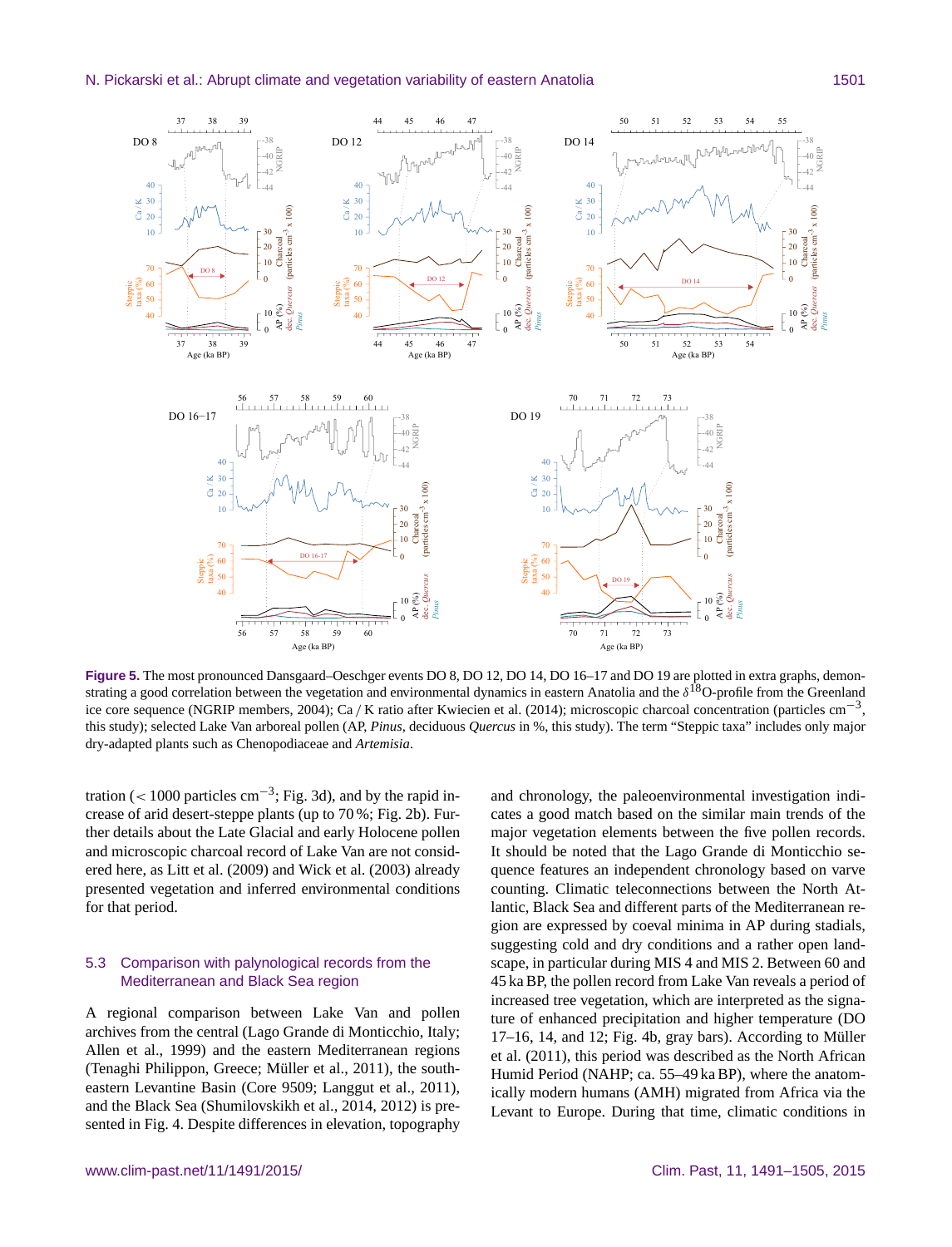the eastern Mediterranean were more humid and milder as indicated by an abrupt shift from desert-steppe vegetation to semi-arid grassland at Lake Van (AP  $\sim$  10 %; Fig. 4b) and to open forest vegetation (AP up to 70 %, Fig. 4e) in the Tenaghi Philippon area (Müller et al., 2011). The marine pollen record from the south-eastern Levantine Basin (Fig. 4c) also points to increasing AP percentages during  $\sim$  56.0 and 44.5 ka BP (Langgut et al., 2011).

However, there are some differences between the pollen records. More developed forests exist around the central and eastern Mediterranean Sea and the Black Sea compared to the Near East. Despite the intensive aridification in eastern Anatolia during glacial, the vegetation composition of Lake Van and the Levantine Basin differs from the terrestrial Mediterranean pollen records. Firstly, drought-sensitive taxa such as *Ulmus*, *Carpinus betulus* and *Fagus* were frequently present in Italy, e.g., at Lago Grande di Monticchio, Valle di Castiglione, Stracciacappa and Lagaccione (Allen et al., 1999; Follieri et al., 1998) even during stadials. Secondly, the high-resolution Tenaghi Philippon and Ioannina sequences (Müller et al., 2011; Tzedakis et al., 2002) show that thermophilous trees (e.g., deciduous *Quercus*) increased rapidly during each interstadial without migrational lags (Fig. 4e). It suggests that these sites were better suited in sustaining refugial temperate tree population due to the effects of orographic precipitation (e.g., Müller et al., 2011; Tzedakis et al., 2002). Thirdly, both the diversity and the low amplitude of variations in temperate tree taxa of the eastern Mediterranean pollen records (Lake Van and Levantine Basin; Fig. 4b, c) indicates greater distances and/or slow migration rates from refugia during the glacial interval. Such areas might be found in the south and south-east Black Sea Mountains (Euxinian vegetation) and the Caucasus mountains (Hyrcanian vegetation), which receive increased atmospheric moisture and higher orographic precipitation from the Black Sea (Bottema, 1986; Leroy and Arpe, 2007; Shumilovskikh et al., 2012). Especially the Black Sea region was characterized by mean winter temperatures close to or above  $0^{\circ}$ C during the last glacial (Shumilovskikh et al., 2014).

Moreover, the different vegetation development in the Mediterranean region demonstrates a west to east vegetation gradient from an open temperate forest (including evergreen species) in the central (Allen et al., 1999; Follieri et al., 1998) and eastern Mediterranean (Müller et al., 2011) to a semiarid grassland in the Near East during DO interstadials. In eastern Anatolia, the availability of precipitation is the limiting factor for the establishment of an open oak steppe-forest. This moisture gradient reflects an increasing continental affect and a decreasing influence of changes in the atmospheric circulation of the Northern Hemisphere.

#### **6 Conclusions**

- 1. By using a range of paleoenvironmental proxies, we were able to detect subtle climate changes even during generally cold and arid glacial phases. This study illustrates the great potential of Lake Van as an archive of eastern Mediterranean climate and environment over the entire Quaternary.
- 2. Our new palynological results show the climatic teleconnection between Lake Van and the Atlantic Ocean. It reflects the complex underlying drivers of high frequency regional climate and environmental variability caused by seasonal insolation changes, ice sheet dynamics, and the ocean circulation in the North Atlantic.
- 3. The comparison with central and eastern Mediterranean and Black Sea pollen sequences reveals a west to east gradient of decreasing moisture in the Mediterranean region due to an increasing continental effect and a reduction of the atmospheric impact of the North Atlantic Ocean.
- 4. Dansgaard–Oeschger cycles are clearly recognized in the Lake Van pollen record and by other abiotic proxies. Interstadials are characterized by the spread of temperate vegetation (e.g., deciduous *Quercus*) suggesting regional moisture availability. Stadials can be recognized by the dominance of steppe elements (e.g., *Artemisia*, Chenopodiaceae) pointing to cold temperature and an increasing aridity.
- 5. Heinrich events cannot clearly be distinguished from an average cooling event (stadials). They show a similar impact on the vegetation and the environment.
- 6. The supply of detrital material seems to respond directly to changes in the vegetation composition, e.g., the terrestrial supply is low (high authigenic carbonate precipitation) when the vegetation cover in the catchment area is dense. In contrast, an open landscape favors a physical erosion including local detrital and dust input.
- 7. Moreover, the fire frequency at Lake Van indicates an immediate link to climate changes. The fire frequency is high when global temperatures and regional moisture levels increase providing a higher terrestrial biomass production.

## **Data availability**

The complete pollen data set is available on the PAN-GAEA database [\(http://doi.pangaea.de/10.1594/PANGAEA.](http://doi.pangaea.de/10.1594/PANGAEA.853814) [853814\)](http://doi.pangaea.de/10.1594/PANGAEA.853814), and the microscopic charcoal record can be found on the Global Charcoal Database (GCD; [www.paleofire.org\)](www.paleofire.org).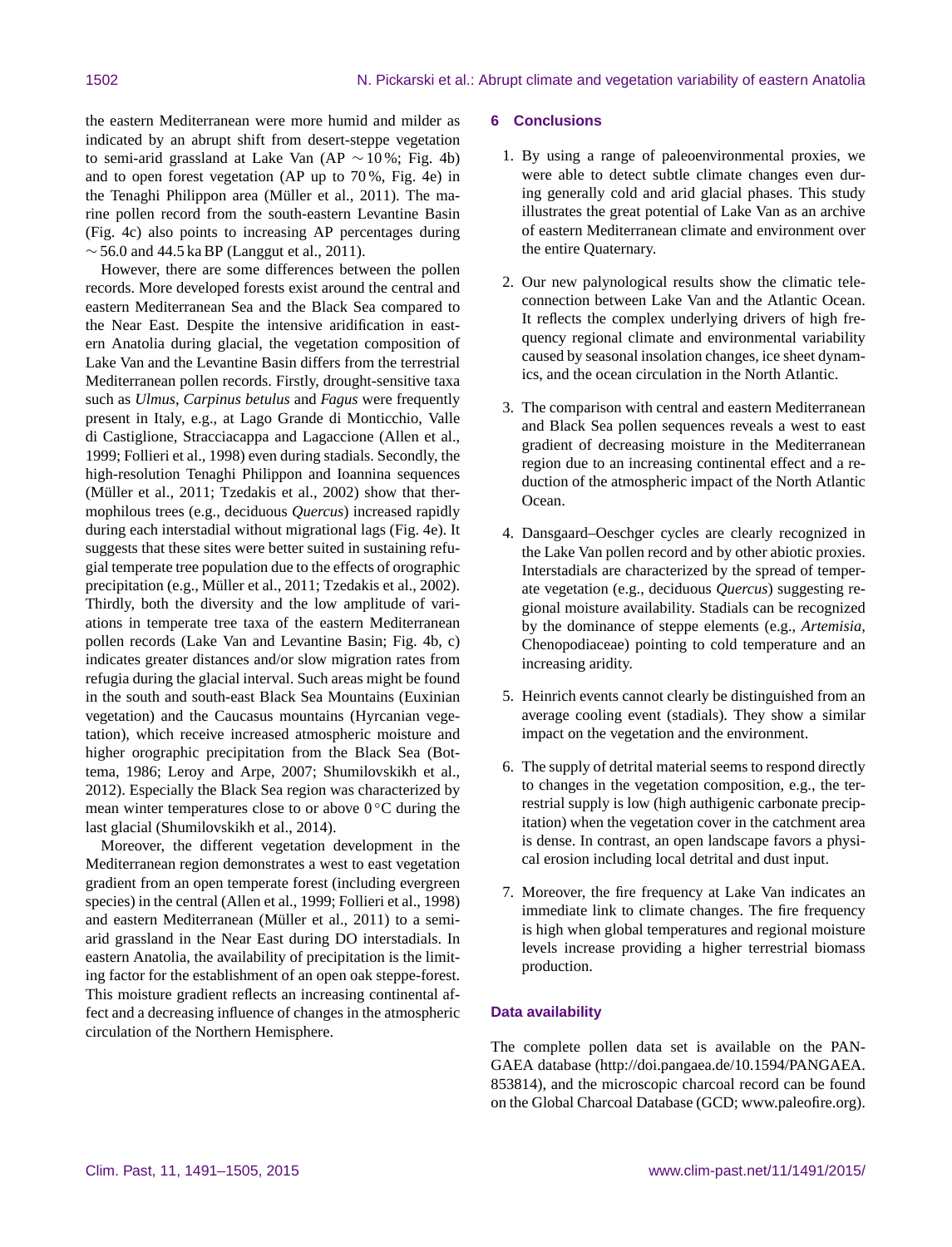#### N. Pickarski et al.: Abrupt climate and vegetation variability of eastern Anatolia 1503

**Acknowledgements.** This study is a contribution to the Lake Van Drilling Project PALEOVAN funded by the International Continental Scientific Drilling Program (ICDP), the Swiss National Science Foundation (SNF) and the Scientific and Technological Research Council of Turkey (Tübitak). Financial support was provided by the German Research Foundation (DFG; LI 582/15-1-2). We thank the scientific PALEOVAN team for their support during the sampling campaign, and for sharing data. We kindly thank Ulla Röhl, Alex Wülbers and Hans-Joachim Wallrabe-Adams from the IODP Core Repository in Bremen (MARUM) for their help during the sampling campaign. We thank Nils Andersen and his working team at the Leibnitz-Laboratory for Radiometric Dating and Isotope Research for the measurements of the oxygen isotope samples. N. Pickarski thanks Karen Schmeling and Beate Söntgerath for the pollen preparation, Manuela Rüßmann and Hannah Vossel for their support in the lab, and all colleagues from the Department of Paleobotany. The authors are grateful to Dominik Fleitmann for editing of the manuscript. Laura Sadori and an anonymous reviewer are acknowledged for their constructive comments and useful recommendations, which improved the quality of this manuscript.

Edited by: D. Fleitmann

#### **References**

- Akçar, N. and Schlüchter, C.: Paleoglaciations in Anatolia: A Schematic Review and First Results, Eiszeitalter und Gegenwart, 55, 102–121, 2005.
- Allen, J. R., Brandt, U., Brauer, A., Hubberten, H.-W., Huntley, B., Keller, J., Kraml, M., Mackensen, A., Mingram, J., and Negendank, J. F.: Rapid environmental changes in southern Europe during the last glacial period, Nature, 400, 740–743, 1999.
- Allen, J. R. M., Watts, W. A., and Huntley, B.: Weichselian palynostratigraphy, palaeovegetation and palaeoenvironment; the record from Lago Grande di Monticchio, southern Italy, EDLP – Med Special, 73/74, 91–110, 2000.
- Alvarez-Solas, J. and Ramstein, G.: On the triggering mechanism of Heinrich events, Proc. Natl. Acad. Sci., 108, E1359–E1360, 2011.
- Berger, A.: Long-term variations of daily insolation and Quaternary climate changes, J. Atmos. Sci., 35, 2362–2367, 1978.
- Berger, A., Loute, M. F., Kaspar, F., and Lorenz, S. J.: Insolation During Interglacial, in: The Climate of Past Interglacial, edited by: Sirocko, F., Claussen, M., Sánchez Goñi, M. F., and Litt, T., Elsevier, Amsterdam, 13–27, 2007.
- Berglund, B. E. and Ralska-Jasiewiczowa, M.: Pollen anaylsis and pollen diagrams, in: Handbook of Holocene Paleoecology and Palaeohydrology, edited by: Berglund, B. E. and Ralska-Jasiewiczowa, M., John Wiley and Sons, 455–484, 1986.
- Beug, H.-J.: Leitfaden der Pollenbestimmung für Mitteleuropa und angrenzende Gebiete, Pfeil, München, 2004.
- Blunier, T. and Brook, E. J.: Timing of Millennial-Scale Climate Change in Antarctica and Greenland During the Last Glacial Period, Science, 291, 109–112, 2001.
- Böhm, E., Lippold, J., Gutjahr, M., Frank, M., Blaser, P., Antz, B., Fohlmeister, J., Frank, N., Andersen, M. B., and Deininger, M.: Strong and deep Atlantic meridional overturning circulation during the last glacial cycle, Nature, 517, 73–76, 2015.
- Bond, G. C. and Lotti, R.: Iceberg Discharges into the North Atlantic on Millennial Time Scales During the Last Glaciation, Science, 267, 1005–1010, 1995.
- Bond, G. C., Heinrich, H., Broecker, W.S., Labeyrie, L., McManus, J., Andrews, J., Huon, S., Jantschik, R., Clasen, S., Simet, C., Tedesco, K., Klas, M., Bonani, G., and Ivy, S.: Evidence for massive discharges of icebergs into the North Atlantic ocean during the last glacial period, Nature, 360, 245–249, 1992.
- Bond, G. C., Broecker, W. S., Johnsen, S., McManus, J., Labeyrie, L., Jouzel, J., and Bonani, G.: Correlations between climate records from North Atlantic sediments and Greenland ice, Nature, 365, 143–147, 1993.
- Bottema, S.: A late quaternary pollen diagram from Lake Urmia (Northwestern Iran), Rev. Palaeobot. Palynol., 47, 241–261, 1986.
- Broecker, W. S.: Massive iceberg discharges as triggers for global climate change, Nature 372, 421–424, 1994.
- Cacho, I., Grimalt, J. O., Pelejero, C., Canals, M., Sierro, F. J., Flores, J. A., and Shackleton, N.: Dansgaard-Oeschger and Heinrich event imprints in Alboran Sea paleotemperatures, Paleoceanography, 14, 698–705, 1999.
- Cacho, I., Grimalt, J. O., Sierro, F. J., Shackleton, N. J. S., and Canals, M.: Evidence for enhanced Mediterranean thermohaline circulation during rapid climatic coolings, Earth Planet. Sci. Lett., 183, 417–429, 2000.
- Chapman, M. R. and Shackleton, N. J.: Global ice-volume fluctuations, North Atlantic ice-rafting events, and deep-ocean circulation changes between 130 and 70 ka, Geology, 27, 795–798, 1999.
- Clark, J. S., Lynch, J., Stocks, B. J., and Goldammer, J. G.: Relationships between charcoal particles in air and sediments in westcentral Siberia, The Holocene 8, 19–29, 1998.
- Daniau, A.-L., Harrison, S. P., and Bartlein, P. J.: Fire regimes during the Last Glacial, Quaternary Sci. Rev., 29, 2918–2930, 2010.
- Dansgaard, W., Johnsen, S. J., Clausen, H. B., Dahl-Jensen, D., Gundestrup, N. S., Hammer, C. U., Hvidberg, C. S., Steffensen, J. P., Sveinbjörnsdottir, A. E., Jouzel, J., and Bond, G.: Evidence for general instability of past climate from a 250-kyr ice-core record, Nature, 364, 218–220, 1993.
- Degens, E. T. and Kurtman, F.: The Geology of Lake Van, The Mineral Research and Exploration Institute of Turkey, Ankara, 1978.
- Faegri, K. and Iversen, J.: Bestimmungsschlüssel für die nordwesteuropäische Pollenflora, Gustav Fischer, Jena, 1993.
- Fletcher, W. J., Sánchez Goñi, M. F., Allen, J. R. M., Cheddadi, R., Combourieu-Nebout, N., Huntley, B., Lawson, I., Londeix, L., Magri, D., Margari, V., Müller, U. C., Naughton, F., Novenko, E., Roucoux, K., and Tzedakis, P. C.: Millennial-scale variability during the last glacial in vegetation records from Europe, Vegetation Response to Millennial-scale Variability during the Last Glacial, 29, 2839–2864, 2010.
- Follieri, M., Giardini, M., Magri, D., and Sadori, L.: Palynostratigraphy of the last glacial period in the volcanic region of central italy, Quaternary Internat., 47/48, 3–20, 1998.
- Frey, W. and Kürschner, H.: Die Vegetation im Vorderer Orient, Erläuterungen zur Karte A VI 1 Vorderer Orient, Vegetation des "Tübinger Atlas des Vorderen Orients", edited by: Reihe, A., Tübinger Atlas des Vorderen Orients, Wiesbaden, 1989.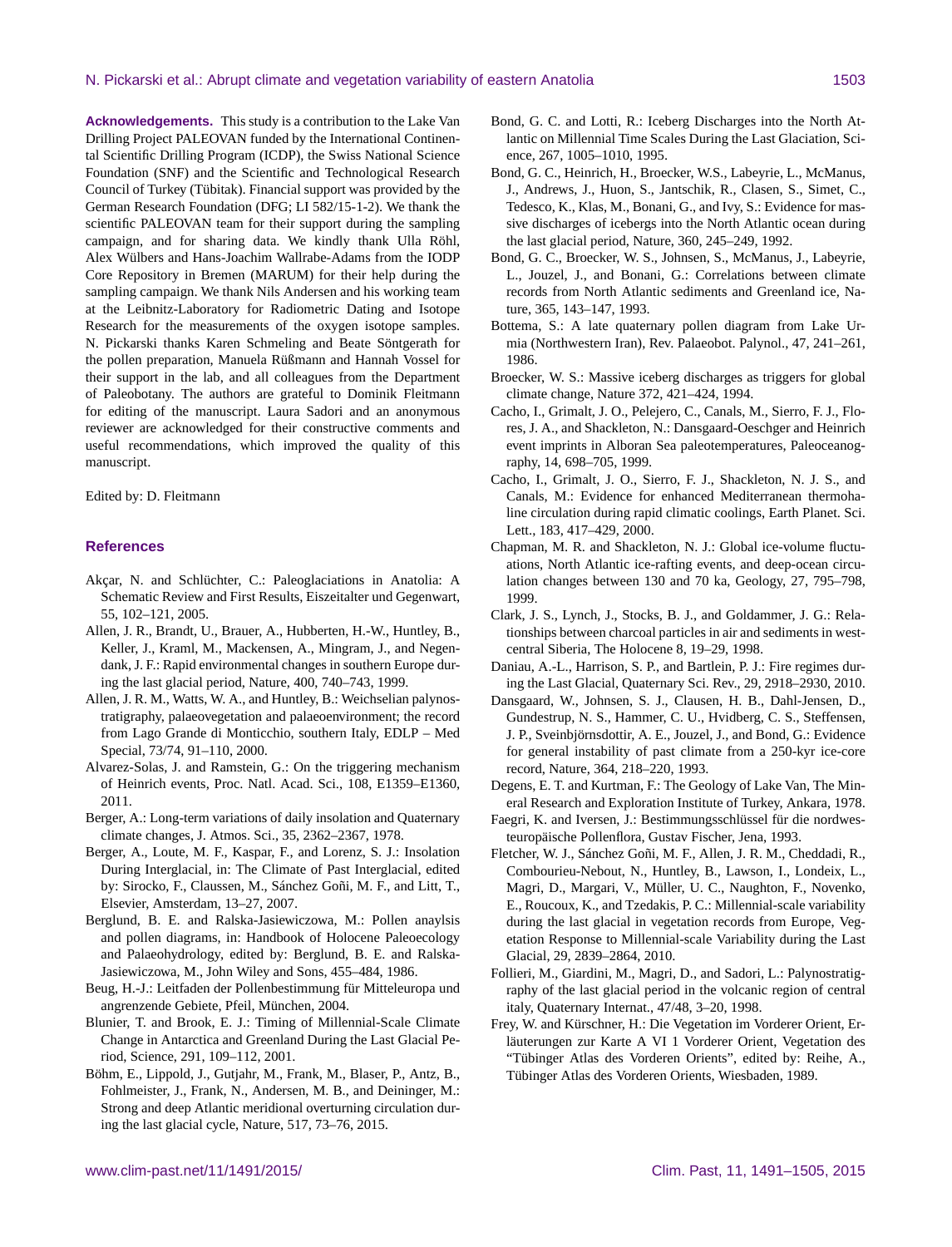- Heinrich, H.: Origin and consequences of cyclic ice rafting in the Northeast Atlantic Ocean during the past 130 000 years, Quaternary Res., 29, 142–152, 1988.
- Hemming, S. R.: Heinrich events: Massive late Pleistocene detritus layers of the North Atlantic and their global climate imprint, Rev. Geophys., 42, RG1005, doi[:10.1029/2003RG000128,](http://dx.doi.org/10.1029/2003RG000128) 2004.
- Hodell, D. A., Channell, J. E. T., Curtis, J. H., Romero, O. E., and Röhl, U.: Onset of "Hudson Strait" Heinrich events in the eastern North Atlantic at the end of the middle Pleistocene transition (∼ 640 ka)?, Paleoceanography, 23, PA4218, doi[:10.1029/2008PA001591,](http://dx.doi.org/10.1029/2008PA001591) 2008.
- Jessen, A. and Milthers, V.: Stratigraphical and paleontological studies of interglacial freshwater deposits in Jutland and Northwest Germany, Danmarks Geologiske Undersøgelse 48, 1–379, 1928.
- Kwiecien, O., Arz, H. W., Lamy, F., Plessen, B., Bahr, A., and Haug, G. H.: North Atlantic control on precipitation pattern in the eastern Mediterranean/Black Sea region during the last glacial, Quaternary Res., 71, 375–384, 2009.
- Kwiecien, O., Stockhecke, M., Pickarski, N., Heumann, G., Litt, T., Sturm, M., Anselmetti, F., Kipfer, R., and Haug, G. H.: Dynamics of the last four glacial terminations recorded in Lake Van, Turkey, Quaternary Sci. Rev., 104, 42–52, 2014.
- Langgut, D., Almogi-Labin, A., Bar-Matthews, M., and Weinstein-Evron, M.: Vegetation and climate changes in the South Eastern Mediterranean during the Last Glacial-Interglacial cycle (86 ka): new marine pollen record, Quaternary Sci. Rev., 30, 3960–3972, 2011.
- Lemcke, G. and Sturm, M.:  $\delta^{18}O$  and Trace Element Measurements as Proxy for the Reconstruction of Climate Changes at Lake Van (Turkey): Preliminary Results, in: Third Millennium BC Climate Change and Old World Collapse, edited by: Dalfes, H. N., Kukla, G., and Weiss, H., NATO ASI Series, Springer Berlin Heidelberg, 653–678, 1997.
- Leroy, S. A. G. and Arpe, K.: Glacial refugia for summer-green trees in Europe and south-west Asia as proposed by ECHAM3 time-slice atmospheric model simulations, J. Biogeogr., 34, 2115–2128, 2007.
- Lézine, A.-M., von Grafenstein, U., Andersen, N., Belmecheri, S., Bordon, A., Caron, B., Cazet, J.-P., Erlenkeuser, H., Fouache, E., Grenier, C., Huntsman-Mapila, P., Hureau-Mazaudier, D., Manelli, D., Mazaud, A., Robert, C., Sulpizio, R., Tiercelin, J.-J., Zanchetta, G., and Zeqollari, Z.: Lake Ohrid, Albania, provides an exceptional multi-proxy record of environmental changes during the last glacial-interglacial cycle, Palaeogeogr. Palaeoclimatol. Palaeoecol., 287, 116–127, 2010.
- Litt, T. and Anselmetti, F. S.: Lake Van deep drilling project PALE-OVAN, Quaternary Sci. Rev., 104, 1–7, 2014.
- Litt, T., Krastel, S., Sturm, M., Kipfer, R., Örcen, S., Heumann, G., Franz, S. O., Ülgen, U. B., and Niessen, F.: "PALEOVAN", International Continental Scientific Drilling Program (ICDP): site survey results and perspectives, Quaternary Sci. Rev., 28, 1555– 1567, 2009.
- Litt, T., Anselmetti, F. S., Baumgarten, H., Beer, J., Çagatay, N., Cukur, D., Damci, E., Glombitza, C., Haug, G., Heumann, G., Kallmeyer, J., Kipfer, R., Krastel, S., Kwiecien, O., Meydan, A. F., Orcen, S., Pickarski, N., Randlett, M.-E., Schmincke, H.-U., Schubert, C. J., Sturm, M., Sumita, M., Stockhecke, M., Tomonaga, Y., Vigliotti, L., Wonik, T., and the PALEOVAN scientific

team: 500 000 Years of Environmental History in Eastern Anatolia: The PALEOVAN Drilling Project, Sci. Drill. J., 14, 18–29, 2012.

- Litt, T., Pickarski, N., Heumann, G., Stockhecke, M., and Tzedakis, P. C.: A 600 000 year long continental pollen record from Lake Van, eastern Anatolia (Turkey), Quaternary Sci. Rev., 104, 30– 41, 2014.
- Lowe, J. J. and Walker, M. J. C.: Reconstructing Quaternary Environments, 2nd Edn. Longman, Edinburgh, 1984.
- McManus, J. F., Oppo, D. W., and Cullen, J. L.: A 0.5-Million-Year Record of Millennial-Scale Climate Variability in the North Atlantic, Science, 283, 971–975, 1999.
- Moore, P. D., Webb, J. A., and Collinson, M. E.: Pollen Analysis, Blackwell Science, 1991.
- Müller, U. C., Pross, J., Tzedakis, P. C., Gamble, C., Kotthoff, U., Schmiedl, G., Wulf, S., and Christanis, K.: The role of climate in the spread of modern humans into Europe, Quaternary Sci. Rev., 30, 273–279, 2011.
- NGRIP members: High-resolution record of Northern Hemisphere climate extending into the last interglacial period, Nature, 431, 147–151, 2004.
- Panagiotopoulos, K., Böhm, A., Leng, M., Wagner, B., and Schäbitz, F.: Climate variability over the last 92 ka in SW Balkans from analysis of sediments from Lake Prespa, Clim. Past, 10, 643– 660, doi[:10.5194/cp-10-643-2014,](http://dx.doi.org/10.5194/cp-10-643-2014) 2014.
- Pickarski, N., Kwiecien, O., Djamali, M., and Litt, T.: Vegetation and environmental changes during the last interglacial in eastern Anatolia (Turkey): a new high-resolution pollen record from Lake Van, Palaeogeogr. Palaeoclimatol. Palaeoecol., 435, 145– 158, 2015.
- Punt, W.: The Northwest European Pollen Flora, Elsevier, Amsterdam, 1976.
- Rasmussen, S. O., Andersen, K. K., Svensson, A. M., Steffensen, J. P., Vinther, B. M., Clausen, H. B., Siggaard-Andersen, M.- L., Johnsen, S. J., Larsen, L. B., Dahl-Jensen, D., Bigler, M., Röthlisberger, R., Fischer, H., Goto-Azuma, K., Hansson, M. E., and Ruth, U.: A new Greenland ice core chronology for the last glacial termination, J. Geophys. Res.-Atmos., 111, D06102, doi[:10.1029/2005JD006079,](http://dx.doi.org/10.1029/2005JD006079) 2006.
- Rasmussen, S. O., Bigler, M., Blockley, S. P., Blunier, T., Buchardt, S. L., Clausen, H. B., Cvijanovic, I., Dahl-Jensen, D., Johnsen, S. J., Fischer, H., Gkinis, V., Guillevic, M., Hoek, W. Z., Lowe, J. J., Pedro, J. B., Popp, T., Seierstad, I. K., Steffensen, J. P., Svensson, A. M., Vallelonga, P., Vinther, B. M., Walker, M. J. C., Wheatley, J. J., and Winstrup, M.: A stratigraphic framework for abrupt climatic changes during the Last Glacial period based on three synchronized Greenland ice-core records: refining and extending the INTIMATE event stratigraphy, Quaternary Sci. Rev., 106, 14–28, 2014.
- Reille, M.: Pollen et Spores d'Europe et d'Afrique du Nord (Supplement 1), Laboratoire de Botanique Historique et Palynologie, Marseille, 1995.
- Reille, M.: Pollen et Spores d'Europe et d'Afrique du Nord (Supplement 2), Laboratoire de Botanique Historique et Palynologie, Marseille, 1998.
- Reille, M.: Pollen et Spores d'Europe et d'Afrique du Nord, Laboratoire de Botanique Historique et Palynologie, Marseille, 1999.
- Roberts, N., Jones, M. D., Benkaddour, A., Eastwood, W. J., Filippi, M. L., Frogley, M. R., Lamb, H. F., Leng, M. J., Reed, J.